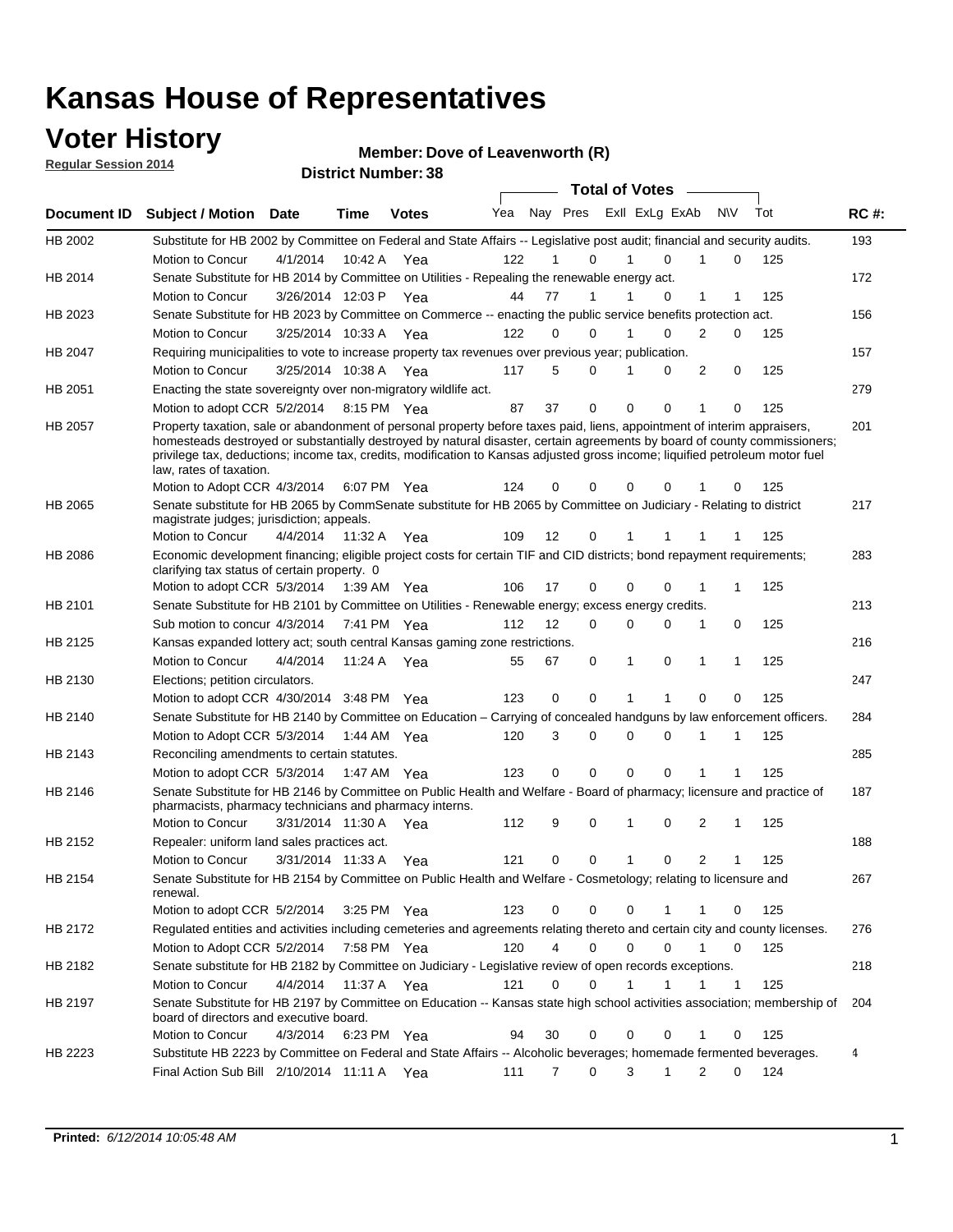| <b>Voter History</b><br><b>Regular Session 2014</b> |                                                                                                                                                                                                                                        |                                   |             | <b>District Number: 38</b> | Member: Dove of Leavenworth (R) |                      |                      |                          |                       |               |                      |            |             |
|-----------------------------------------------------|----------------------------------------------------------------------------------------------------------------------------------------------------------------------------------------------------------------------------------------|-----------------------------------|-------------|----------------------------|---------------------------------|----------------------|----------------------|--------------------------|-----------------------|---------------|----------------------|------------|-------------|
|                                                     |                                                                                                                                                                                                                                        |                                   |             |                            |                                 |                      |                      |                          | <b>Total of Votes</b> |               |                      |            |             |
| Document ID                                         | <b>Subject / Motion Date</b>                                                                                                                                                                                                           |                                   | <b>Time</b> | <b>Votes</b>               | Yea                             |                      | Nay Pres             |                          | Exll ExLg ExAb        |               | <b>NV</b>            | Tot        | <b>RC#:</b> |
| HB 2223                                             | Substitute for HB 2223 by Committee on Federal and State Affairs—Alcoholic beverages; homemade fermented beverages;<br>microbrewery gallonage expanded; liquor license length of citizenship.<br>Motion to Concur                      | 4/3/2014                          | 6:27 PM Yea |                            | 115                             | 9                    | $\Omega$             | 0                        | $\Omega$              | 1             | 0                    | 125        | 205         |
| HB 2231                                             | Senate Substitute for Substitute for HB 2231 by Committee on Ways and Means - Appropriations for FY 2014, FY 2015, FY<br>2016, FY 2017 and FY 2018 for various state agencies; capital improvement projects; claims against the state. |                                   |             |                            |                                 |                      |                      |                          |                       |               |                      |            | 282         |
| <b>HB 2246</b>                                      | Motion to adopt CCR 5/2/2014 9:48 PM Yea<br>Substitute for HB 2246 by Committee on Commerce, Labor and Economic Development - Peer review for certain licensed<br>technical professions.                                               |                                   |             |                            | 70                              | 54                   | 0                    | 0                        | 0                     | 1             | $\Omega$             | 125        | 38          |
| HB 2246                                             | <b>EFA Sub Bill</b><br>Substitute for HB 2246 by Committee on Commerce, Labor and Economic Development - Peer review for certain licensed<br>technical professions.<br>Motion to Concur                                                | 2/21/2014 1:34 PM Yea<br>5/2/2014 | 11:40 A Yea |                            | 120<br>124                      | $\Omega$<br>0        | $\Omega$<br>$\Omega$ | 0                        | 0                     | 2<br>$\Omega$ | 0                    | 124<br>125 | 260         |
| <b>HB 2272</b>                                      | Kansas expanded lottery act; southeast Kansas gaming zone; privilege fee and investment threshold amount reduced.<br>Motion to Concur                                                                                                  | 4/2/2014                          | 4:18 PM Yea |                            | 84                              | 36                   | $\Omega$             | $\Omega$                 | $\Omega$              |               | 4                    | 125        | 200         |
| HB 2296                                             | Campaign finance; permitted uses of campaign funds; increased exemption amount for certain candidates; contributor<br>information; lobbyist filings.<br>Motion to adopt CCR 4/30/2014 3:53 PM Yea                                      |                                   |             |                            | 119                             | 4                    | $\Omega$             | 1                        |                       | $\Omega$      | $\Omega$             | 125        | 248         |
| HB 2296                                             | Campaign finance; permitted uses of campaign funds; increased exemption amount for certain candidates; contributor<br>information; lobbyist filings.<br>Motion to Override<br>Veto                                                     | 5/30/2014 10:24 A Yea             |             |                            | 96                              | 5                    | 0                    | 0                        | 0                     | $\Omega$      | 24                   | 125        | 287         |
| <b>HB 2298</b>                                      | Senate Sub for HB 2298 by Committee on Judiciary - Uniform controlled substances act. Senate Sub for HB 2298 by<br>Committee on Judiciary - Uniform controlled substances act.                                                         |                                   |             |                            |                                 |                      |                      |                          |                       |               |                      |            | 209         |
| HB 2303                                             | Motion to Concur<br>Relating to driver's license fees; driving under the influence equipment fund.                                                                                                                                     | 4/3/2014                          | 6:40 PM Yea |                            | 123                             | 1                    | 0                    | 0                        | $\mathbf 0$           | 1             | 0                    | 125        | 1           |
| HB 2312                                             | Motion to adopt CCR 1/22/2014 11:45 A Yea<br>Local governments; investment of idle funds; changes.<br>Motion to Concur                                                                                                                 | 5/1/2014                          | 4:31 PM Yea |                            | 109<br>123                      | 11<br>$\overline{2}$ | $\Omega$<br>$\Omega$ | $\mathbf{1}$<br>$\Omega$ | $\Omega$<br>$\Omega$  | 4<br>$\Omega$ | $\Omega$<br>$\Omega$ | 125<br>125 | 253         |
| HB 2338                                             | Substitute for HB 2338 by Committee on Ways and Means - Judicial branch; supplemental appropriation for fiscal year 2015, 229                                                                                                          |                                   |             |                            |                                 |                      |                      |                          |                       |               |                      |            |             |

5. 229 Motion to Adopt CCR 4/4/2014 7:17 PM Yea 66 57 0 0 0 2 0 125 judiciary operations; increasing various docket fees and creating new docket fees; annually, allowing the allocation of a budget for each judicial district court operations, chief judge would have the authority to expend funds as necessary to carry out the functions of such district if such chief judge elected to do so, including establishing what court personnel are necessary and their compensation; district court judges in judicial district elect chief judge and court of appeals judges elect chief judge of the court of appeals; district judge and district magistrate judge vacancies; statutory authority for longevity bonus for judicial branch employees repealed; nonseverability clause. 7:17 PM Yea 66 57 0 0 0 2 0 Senate Substitute for HB 2378 by Committee on Assessment and Taxation - Providing sales tax exemption for sales of certain 189 HB 2378

3/31/2014 Motion to Concur Yea 125 11:35 A 117 4 0 0 21 1 machinery and equipment used for surface mining activities. Senate Substitute for HB 2389 by Committee on Judiciary - Crimes and criminal procedure; mistreatment of a dependent adult 277 Motion to Adopt CCR 5/2/2014 8:05 PM Yea 123 1 0 0 0 1 0 125 HB 2389 or an elder person; RICO; warrants; discharge of certain persons; appeals. 28 2/21/2014 Final Action Yea 124 11:13 A 120 1 0 0 20 1 HB 2398 Amended Relating to the Kansas revised limited liability company act. 163 Final Action 3/26/2014 10:55 A Yea 116 7 0 1 0 125 HB 2402 National day of the cowboy. 61 2/27/2014 Final Action Yea 124 10:16 A 104 19 0 0 10 0 HB 2417 Amended Expansion of rural opportunity zones. 6 HB 2418 Adult care home licensure act; removal of outdated rule and regulation reference.

2/12/2014 Final Action Yea 124 11:20 A 121 0 0 0 20 1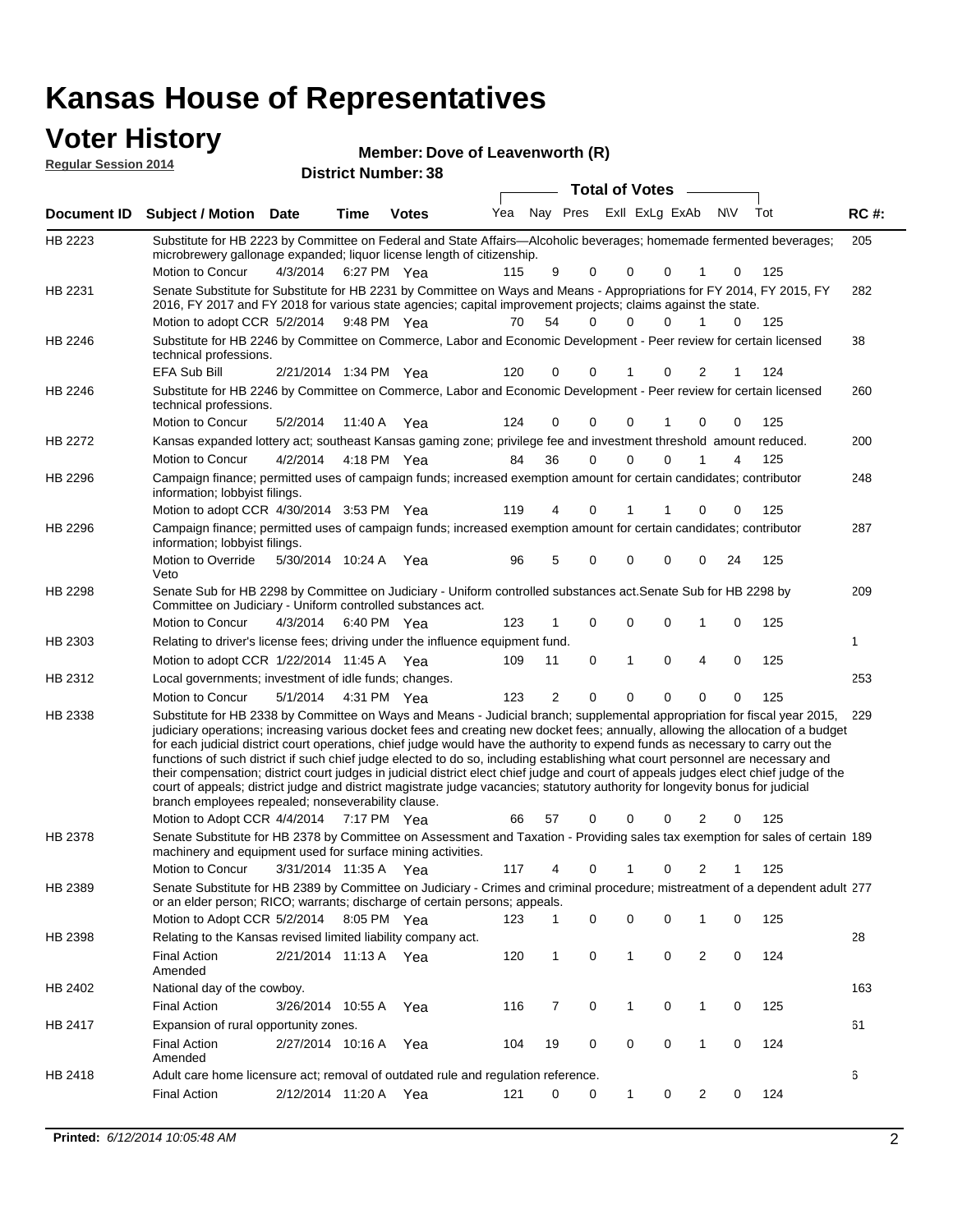### **Voter History**

**Regular Session 2014**

#### **Member: Dove of Leavenworth (R)**

|             |                                                                                                                                                                                                                                                                                                                                                      |                       |         | <b>DISUILLINUIIIIDEI.JO</b> |     |             |   |              | <b>Total of Votes</b>   | $\sim$         |              |     |                |
|-------------|------------------------------------------------------------------------------------------------------------------------------------------------------------------------------------------------------------------------------------------------------------------------------------------------------------------------------------------------------|-----------------------|---------|-----------------------------|-----|-------------|---|--------------|-------------------------|----------------|--------------|-----|----------------|
| Document ID | <b>Subject / Motion Date</b>                                                                                                                                                                                                                                                                                                                         |                       | Time    | <b>Votes</b>                | Yea |             |   |              | Nay Pres ExII ExLg ExAb |                | <b>NV</b>    | Tot | <b>RC#:</b>    |
| HB 2418     | Kansas department for aging and disability services; adult care homes                                                                                                                                                                                                                                                                                |                       |         |                             |     |             |   |              |                         |                |              |     | 221            |
|             | Motion to Concur                                                                                                                                                                                                                                                                                                                                     | 4/4/2014              | 11:49 A | Yea                         | 122 | 0           | 0 | 1            | 1                       | 1              | 0            | 125 |                |
| HB 2419     | City annexation; fire district territory; detachment.                                                                                                                                                                                                                                                                                                |                       |         |                             |     |             |   |              |                         |                |              |     | 120            |
|             | <b>Final Action</b>                                                                                                                                                                                                                                                                                                                                  | 3/17/2014 11:19 A Yea |         |                             | 122 | 0           | 0 | $\mathbf 0$  | 0                       | $\overline{2}$ | $\mathbf{1}$ | 125 |                |
| HB 2419     | City annexation; fire district territory; detachment.                                                                                                                                                                                                                                                                                                |                       |         |                             |     |             |   |              |                         |                |              |     | 196            |
|             | Motion to Concur                                                                                                                                                                                                                                                                                                                                     | 4/2/2014              |         | 10:32 A ExAb                | 122 | 0           | 0 | 0            | 0                       | 2              | $\mathbf{1}$ | 125 |                |
| HB 2420     | School crossing guards.                                                                                                                                                                                                                                                                                                                              |                       |         |                             |     |             |   |              |                         |                |              |     | 5              |
|             | <b>Final Action</b><br>Amended                                                                                                                                                                                                                                                                                                                       | 2/10/2014 11:12 A Yea |         |                             | 118 | 0           | 0 | 3            | 1                       | 2              | 0            | 124 |                |
| HB 2420     | School crossing guards.                                                                                                                                                                                                                                                                                                                              |                       |         |                             |     |             |   |              |                         |                |              |     | 197            |
|             | Motion to Concur                                                                                                                                                                                                                                                                                                                                     | 4/2/2014              | 10:34 A | ExAb                        | 123 | 0           | 0 | 0            | 0                       | 2              | 0            | 125 |                |
| HB 2422     | Defining watercraft for purposes of taxation.                                                                                                                                                                                                                                                                                                        |                       |         |                             |     |             |   |              |                         |                |              |     | 14             |
|             | <b>Final Action</b><br>Amended                                                                                                                                                                                                                                                                                                                       | 2/14/2014 11:13 A     |         | Yea                         | 118 | 0           | 0 | 2            | 0                       | 4              | $\mathbf 0$  | 124 |                |
| HB 2424     | Robert G. (Bob) Bethell interchange.                                                                                                                                                                                                                                                                                                                 |                       |         |                             |     |             |   |              |                         |                |              |     | 85             |
|             | <b>EFA Sub Bill</b>                                                                                                                                                                                                                                                                                                                                  | 2/27/2014 4:03 PM Yea |         |                             | 119 | 4           | 0 | 0            | 0                       | 1              | 0            | 124 |                |
| HB 2424     | Substitute for HB 2424 by Committee on Transportation - Designating the Robert G. (Bob) Bethell interchange; the SGT David 190<br>Enzbrenner memorial highway; t the Pack S Clair highway; the ancient Indian traders trail; the Harper county veterans<br>memorial highway; the Bonnie Huy memorial highway; the Bonnie Sharp memorial interchange. |                       |         |                             |     |             |   |              |                         |                |              |     |                |
|             | Motion to Concur                                                                                                                                                                                                                                                                                                                                     | 3/31/2014 11:37 A     |         | Yea                         | 117 | 3           | 0 | 1            | 0                       | 2              | 2            | 125 |                |
| HB 2429     | Making the water conservation program part of and supplemental to the Kansas water appropriation act.                                                                                                                                                                                                                                                |                       |         |                             |     |             |   |              |                         |                |              |     | $\overline{7}$ |
|             | <b>Final Action</b><br>Amended                                                                                                                                                                                                                                                                                                                       | 2/12/2014 11:22 A     |         | Yea                         | 121 | $\mathbf 0$ | 0 | 1            | 0                       | $\overline{2}$ | 0            | 124 |                |
| HB 2430     | Promoting employment across Kansas act; benefits.                                                                                                                                                                                                                                                                                                    |                       |         |                             |     |             |   |              |                         |                |              |     | 90             |
|             | EFA Sub Bill                                                                                                                                                                                                                                                                                                                                         | 2/27/2014 4:08 PM Yea |         |                             | 110 | 13          | 0 | 0            | 0                       | 1              | 0            | 124 |                |
| HB 2430     | Substitute for HB 2430 by Committee on Commerce, Labor and Economic Development - Promoting employment across<br>Kansas act; benefits.                                                                                                                                                                                                               |                       |         |                             |     |             |   |              |                         |                |              |     | 278            |
|             | Motion to adopt CCR 5/2/2014 8:09 PM Yea                                                                                                                                                                                                                                                                                                             |                       |         |                             | 114 | 10          | 0 | 0            | 0                       | 1              | $\mathbf 0$  | 125 |                |
| HB 2433     | Relating to the Kansas uniform securities act.                                                                                                                                                                                                                                                                                                       |                       |         |                             |     |             |   |              |                         |                |              |     | 62             |
|             | <b>Final Action</b><br>Amended                                                                                                                                                                                                                                                                                                                       | 2/27/2014 10:17 A Yea |         |                             | 123 | 0           | 0 | $\mathbf 0$  | $\mathbf 0$             | 1              | $\mathbf 0$  | 124 |                |
| HB 2433     | Relating to the Kansas uniform securities act.                                                                                                                                                                                                                                                                                                       |                       |         |                             |     |             |   |              |                         |                |              |     | 243            |
|             | Motion to adopt CCR 4/30/2014 3:27 PM Yea                                                                                                                                                                                                                                                                                                            |                       |         |                             | 123 | 0           | 0 | 1            | 1                       | 0              | 0            | 125 |                |
| HB 2436     | Substitute for HB 2436 by Committee on Vision 2020 - Boards of cosmetology and barbering; agreements on inspectors of<br>dual-licensed facilities.                                                                                                                                                                                                   |                       |         |                             |     |             |   |              |                         |                |              |     | 19             |
|             | Final Action Sub Bill 2/19/2014 11:32 A                                                                                                                                                                                                                                                                                                              |                       |         | Yea                         | 122 | 0           | 0 | 0            | 0                       | 2              | 0            | 124 |                |
| HB 2436     | Substitute for HB 2436 by Committee on Vision 2020 - Boards of cosmetology and barbering; agreements on inspectors of<br>dual-licensed facilities.                                                                                                                                                                                                   |                       |         |                             |     |             |   |              |                         |                |              |     | 206            |
|             | Motion to Concur                                                                                                                                                                                                                                                                                                                                     | 4/3/2014              |         | 6:30 PM Yea                 | 117 | 7           | 0 | 0            | 0                       | 1              | 0            | 125 |                |
| HB 2440     | Emerging industry investment act; treatment of certain bioscience companies.                                                                                                                                                                                                                                                                         |                       |         |                             |     |             |   |              |                         |                |              |     | 39             |
|             | <b>Emergency Final</b><br>Action                                                                                                                                                                                                                                                                                                                     | 2/21/2014 1:36 PM Yea |         |                             | 116 | 4           | 0 | $\mathbf{1}$ | 0                       | $\overline{2}$ | $\mathbf{1}$ | 124 |                |
| HB 2442     | Escalating penalties for repeat felony evade and elude cases.                                                                                                                                                                                                                                                                                        |                       |         |                             |     |             |   |              |                         |                |              |     | 107            |
|             | EFA Sub Bill                                                                                                                                                                                                                                                                                                                                         | 2/27/2014 4:32 PM Yea |         |                             | 111 | 12          | 0 | 0            | 0                       | $\mathbf{1}$   | 0            | 124 |                |
| HB 2444     | Spendthrift trusts.                                                                                                                                                                                                                                                                                                                                  |                       |         |                             |     |             |   |              |                         |                |              |     | 36             |
|             | <b>Emergency Final</b><br><b>Action Amend</b>                                                                                                                                                                                                                                                                                                        | 2/21/2014 1:32 PM Yea |         |                             | 120 | 0           | 0 | 1            | 0                       | $\overline{2}$ | 1            | 124 |                |
| HB 2444     | Spendthrift trusts.                                                                                                                                                                                                                                                                                                                                  |                       |         |                             |     |             |   |              |                         |                |              |     | 198            |
|             | Motion to Concur                                                                                                                                                                                                                                                                                                                                     | 4/2/2014              |         | 10:37 A ExAb                | 123 | 0           | 0 | 0            | 0                       | $\overline{2}$ | 0            | 125 |                |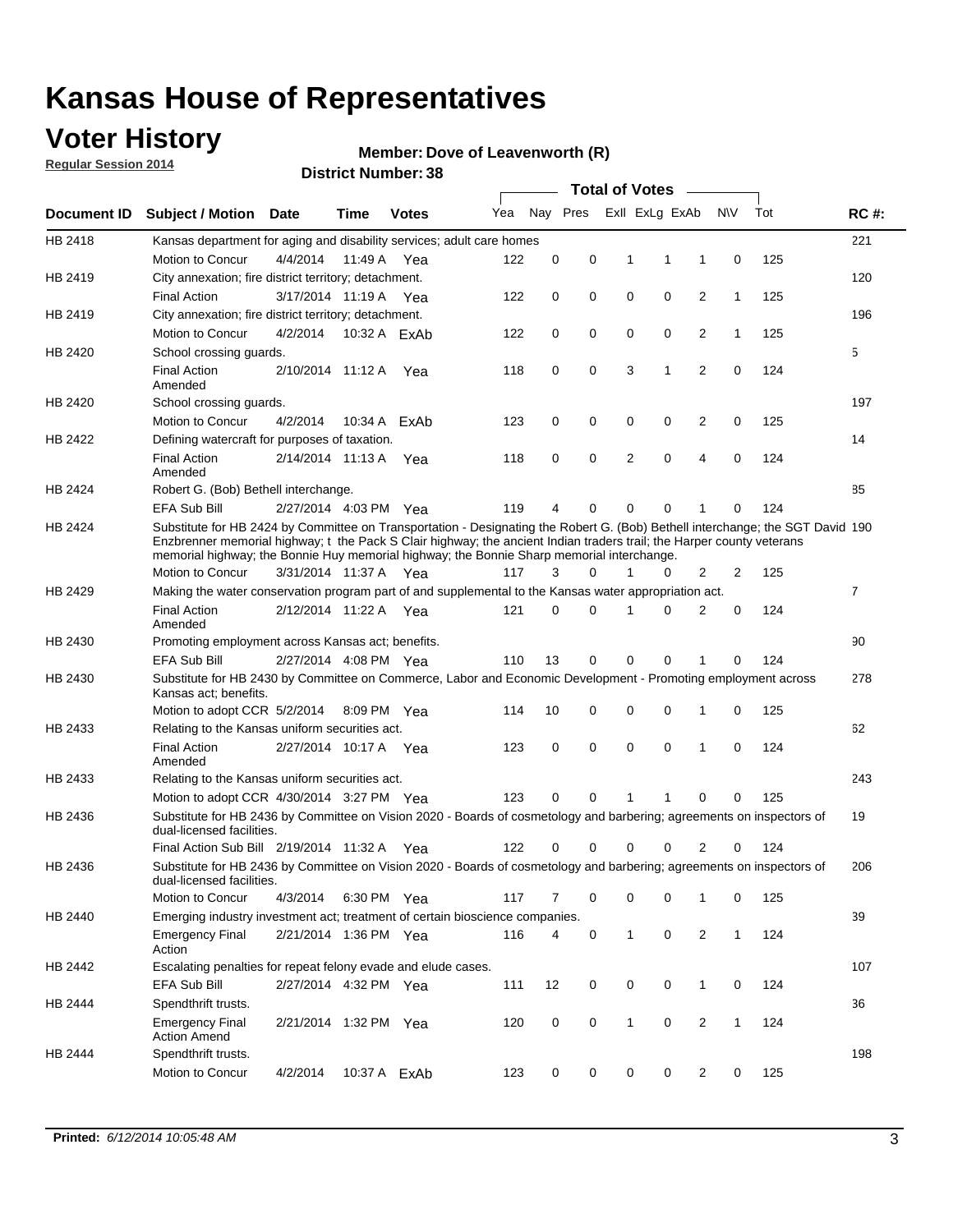# **Voter History Member: Regular Session 2014**

| Member: Dove of Leavenworth (R) |  |  |
|---------------------------------|--|--|
|---------------------------------|--|--|

| <u> Reyulai Jessiuli zuli+</u> |                                                                                                                                                                                                                                                                                                                                 |                       |      | <b>District Number: 38</b> |     |    |                |             |                       |             |                |             |     |       |
|--------------------------------|---------------------------------------------------------------------------------------------------------------------------------------------------------------------------------------------------------------------------------------------------------------------------------------------------------------------------------|-----------------------|------|----------------------------|-----|----|----------------|-------------|-----------------------|-------------|----------------|-------------|-----|-------|
|                                |                                                                                                                                                                                                                                                                                                                                 |                       |      |                            |     |    |                |             | <b>Total of Votes</b> |             |                |             |     |       |
| Document ID                    | <b>Subject / Motion Date</b>                                                                                                                                                                                                                                                                                                    |                       | Time | <b>Votes</b>               | Yea |    | Nay Pres       |             | Exll ExLg ExAb        |             |                | <b>NV</b>   | Tot | RC #: |
| <b>HB 2445</b>                 | Allowing for criminal discovery materials to be provided to defendant or defendant's counsel.                                                                                                                                                                                                                                   |                       |      |                            |     |    |                |             |                       |             |                |             |     | 63    |
|                                | <b>Final Action</b><br>Amended                                                                                                                                                                                                                                                                                                  | 2/27/2014 10:19 A Yea |      |                            | 123 |    | $\Omega$       | 0           | 0                     | 0           | 1              | 0           | 124 |       |
| HB 2446                        | District courts; court trustee operations fund. judicial process; concerning sentencing dispositions, probation and postrelease<br>supervision; concerning expungement of driving under the influence and criminal refusal convictions; concerning trials,<br>conduct of jury after case is submitted.                          |                       |      |                            |     |    |                |             |                       |             |                |             |     | 8     |
|                                | <b>Final Action</b>                                                                                                                                                                                                                                                                                                             | 2/12/2014 11:23 A     |      | Yea                        | 121 |    | $\Omega$       | 0           |                       | 0           | 2              | 0           | 124 |       |
| HB 2446                        | Senate Substitute for HB 2446 by Committee on Judiciary - Courts; allocating moneys from driver's license fees to judicial<br>branch nonjudicial salary adjustment fund; allowing chief justice to authorize expenditures from court trustee operations fund in<br>certain judicial districts; time limits for court decisions. |                       |      |                            |     |    |                |             |                       |             |                |             |     | 239   |
|                                | Motion to adopt CCR 4/30/2014 3:01 PM Yea                                                                                                                                                                                                                                                                                       |                       |      |                            | 121 |    | $\overline{2}$ | 0           | 1                     | 1           | $\mathbf 0$    | 0           | 125 |       |
| HB 2447                        | Real property; trespass and liability.                                                                                                                                                                                                                                                                                          |                       |      |                            |     |    |                |             |                       |             |                |             |     | 29    |
|                                | <b>Final Action</b><br>Amended                                                                                                                                                                                                                                                                                                  | 2/21/2014 11:14 A     |      | Yea                        | 119 |    | 2              | 0           | 1                     | 0           | 2              | 0           | 124 |       |
| <b>HB 2447</b>                 | Real property; trespass and liability.                                                                                                                                                                                                                                                                                          |                       |      |                            |     |    |                |             |                       |             |                |             |     | 202   |
|                                | Motion to Adopt CCR 4/3/2014                                                                                                                                                                                                                                                                                                    |                       |      | 6:10 PM Yea                | 122 |    | $\overline{2}$ | 0           | 0                     | $\mathbf 0$ | 1              | 0           | 125 |       |
| HB 2448                        | Interference with judicial process.                                                                                                                                                                                                                                                                                             |                       |      |                            |     |    |                |             |                       |             |                |             |     | 30    |
|                                | <b>Final Action</b>                                                                                                                                                                                                                                                                                                             | 2/21/2014 11:16 A     |      | Yea                        | 121 |    | $\mathbf 0$    | 0           | 1                     | $\mathbf 0$ | $\overline{2}$ | $\Omega$    | 124 |       |
| HB 2448                        | Senate Substitute for HB 2448 by Committee on Judiciary - Updating provisions relating to the Kansas bureau of<br>investigation's DNA database; amending the crime of interference with                                                                                                                                         |                       |      |                            |     |    |                |             |                       |             |                |             |     | 240   |
|                                | Motion to adopt CCR 4/30/2014 3:10 PM Yea                                                                                                                                                                                                                                                                                       |                       |      |                            | 116 |    | 7              | 0           | 1                     | 1           | 0              | 0           | 125 |       |
| HB 2451                        | Electric utilities; creating the electric highway fee.                                                                                                                                                                                                                                                                          |                       |      |                            |     |    |                |             |                       |             |                |             |     | 96    |
|                                | <b>EFA Sub Bill</b>                                                                                                                                                                                                                                                                                                             | 2/27/2014 4:18 PM Yea |      |                            | 64  | 59 |                | 0           | 0                     | $\mathbf 0$ | 1              | $\mathbf 0$ | 124 |       |
| HB 2451                        | Substitute for HB 2451 by Committee on Transportation - Increasing registration fees for electric vehicles.                                                                                                                                                                                                                     |                       |      |                            |     |    |                |             |                       |             |                |             |     | 207   |
|                                | Motion to Concur                                                                                                                                                                                                                                                                                                                | 4/3/2014              |      | 6:34 PM Yea                | 94  | 30 |                | $\mathbf 0$ | $\mathbf{0}$          | 0           | 1              | $\mathbf 0$ | 125 |       |
| HB 2452                        | Substitute for HB 2452 by Committee on Transportation - Distinctive license plates; donate life, disabled veterans, rotary<br>international, Kansas horse council.                                                                                                                                                              |                       |      |                            |     |    |                |             |                       |             |                |             |     | 41    |
|                                | <b>EFA Sub Bill</b>                                                                                                                                                                                                                                                                                                             | 2/21/2014 1:39 PM Yea |      |                            | 120 |    | 0              | 0           | 1                     | 0           | 2              |             | 124 |       |
| <b>HB 2452</b>                 | Substitute for HB 2452 by Committee on Transportation - Distinctive license plates; donate life, disabled veterans, rotary<br>international, Kansas horse council, motorcycles.                                                                                                                                                 |                       |      |                            |     |    |                |             |                       |             |                |             |     | 208   |
|                                | Motion to Concur                                                                                                                                                                                                                                                                                                                | 4/3/2014              |      | 6:37 PM Yea                | 123 | 1  |                | 0           | 0                     | $\mathbf 0$ | 1              | $\mathbf 0$ | 125 |       |
| HB 2453                        | Protecting religious freedom regarding marriage.                                                                                                                                                                                                                                                                                |                       |      |                            |     |    |                |             |                       |             |                |             |     | 9     |
|                                | <b>Final Action</b><br>Amended                                                                                                                                                                                                                                                                                                  | 2/12/2014 11:28 A Yea |      |                            | 72  | 49 |                | 0           | $\mathbf{1}$          | $\Omega$    | 2              | $\mathbf 0$ | 124 |       |
| HB 2455                        | Property tax exemption for certain utility systems located on military installation.                                                                                                                                                                                                                                            |                       |      |                            |     |    |                |             |                       |             |                |             |     | 108   |
|                                | <b>Emergency Final</b><br><b>Action Amend</b>                                                                                                                                                                                                                                                                                   | 3/6/2014              |      | 11:23 A Yea                | 119 | 1  |                | 0           | 2                     | 1           | 2              | 0           | 125 |       |
| HB 2456                        | Property taxation; defining commercial and industrial machinery and equipment; motor vehicles, members of military service<br>and active guard and reservists.                                                                                                                                                                  |                       |      |                            |     |    |                |             |                       |             |                |             |     | 49    |
|                                | <b>Final Action</b><br>Amended                                                                                                                                                                                                                                                                                                  | 2/26/2014 11:32 A Yea |      |                            | 100 | 23 |                | 0           | 0                     | 0           | $\mathbf{1}$   | 0           | 124 |       |
| HB 2463                        | Creating civil liability for acts of terrorism; forfeiture of property related to violations of certain criminal acts.                                                                                                                                                                                                          |                       |      |                            |     |    |                |             |                       |             |                |             |     | 50    |
|                                | <b>Final Action</b><br>Amended                                                                                                                                                                                                                                                                                                  | 2/26/2014 11:33 A Yea |      |                            | 123 |    | 0              | $\mathbf 0$ | 0                     | $\mathbf 0$ | 1              | 0           | 124 |       |
| HB 2463                        | Creating civil liability for acts of terrorism; forfeiture of property related to violations of certain criminal acts.                                                                                                                                                                                                          |                       |      |                            |     |    |                |             |                       |             |                |             |     | 194   |
|                                | Motion to Concur                                                                                                                                                                                                                                                                                                                | 4/1/2014              |      | 10:46 A Yea                | 123 |    | 0              | 0           | 1                     | 0           | 1              | 0           | 125 |       |
| HB 2464                        | Allowing banks, trust companies and savings and loans to claim the expensing deduction for privilege tax filers under the<br>Kansas income tax act.                                                                                                                                                                             |                       |      |                            |     |    |                |             |                       |             |                |             |     | 15    |
|                                | <b>Final Action</b><br>Amended                                                                                                                                                                                                                                                                                                  | 2/14/2014 11:14 A Yea |      |                            | 118 |    | 0              | 0           | 2                     | 0           | 4              | 0           | 124 |       |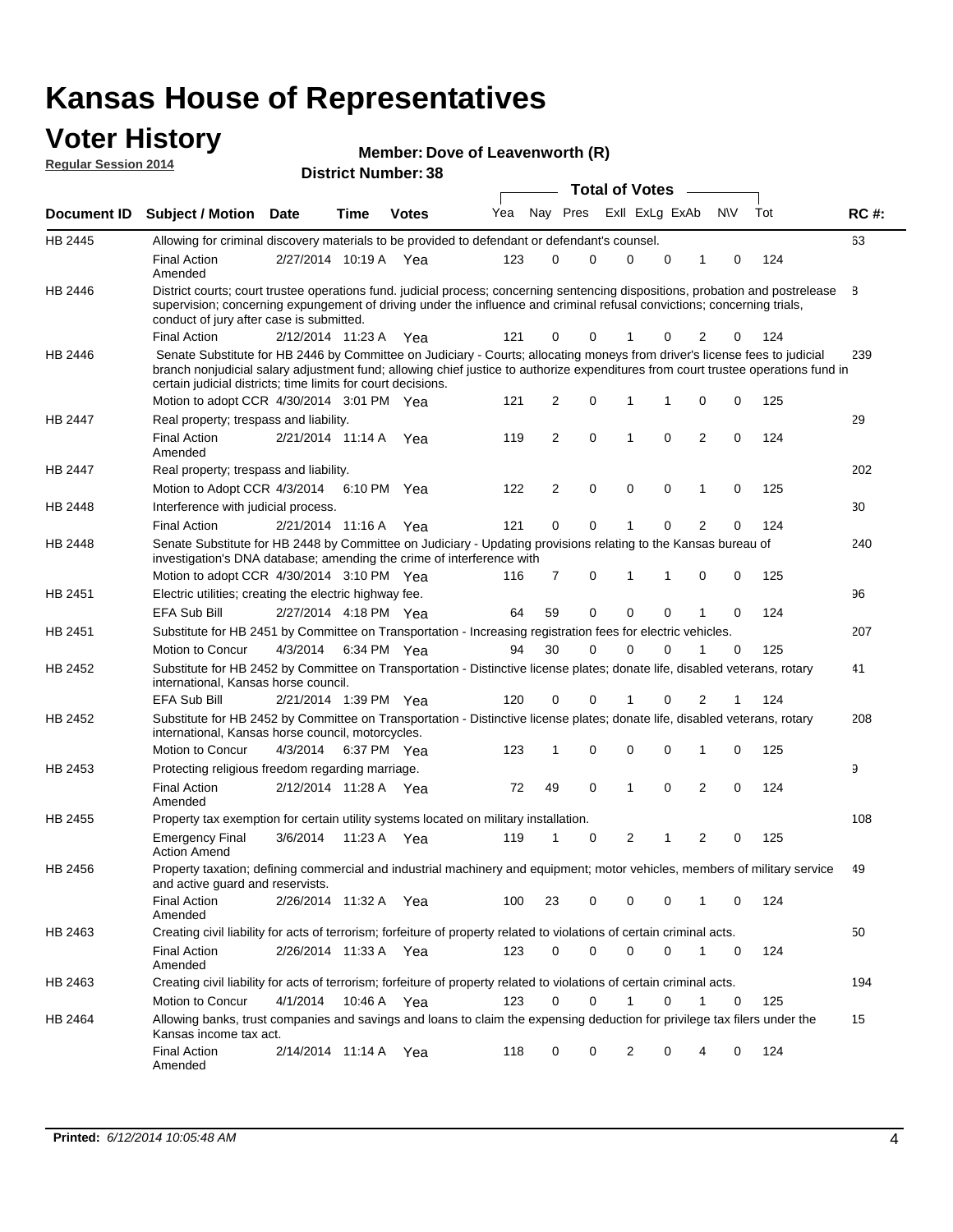### **Voter History**

**Regular Session 2014**

#### **Member: Dove of Leavenworth (R)**

|         |                                                                                                                                                                             |                       |      |              |     |                |          | <b>Total of Votes</b> |                |                |             |     |             |
|---------|-----------------------------------------------------------------------------------------------------------------------------------------------------------------------------|-----------------------|------|--------------|-----|----------------|----------|-----------------------|----------------|----------------|-------------|-----|-------------|
|         | Document ID Subject / Motion Date                                                                                                                                           |                       | Time | <b>Votes</b> | Yea |                | Nay Pres |                       | Exll ExLg ExAb |                | <b>NV</b>   | Tot | <b>RC#:</b> |
| HB 2466 | Relating to administrative procedure; judicial review.                                                                                                                      |                       |      |              |     |                |          |                       |                |                |             |     | 37          |
|         | <b>Emergency Final</b><br><b>Action Amend</b>                                                                                                                               | 2/21/2014 1:33 PM Yea |      |              | 118 | 2              | 0        | 1                     | 0              | 2              | 1           | 124 |             |
| HB 2470 | Purchasing authority for certain insurance by the state board of regents for state educational institutions.                                                                |                       |      |              |     |                |          |                       |                |                |             |     | 16          |
|         | <b>Final Action</b>                                                                                                                                                         | 2/17/2014 11:20 A Yea |      |              | 120 | 0              | 0        | 3                     | 0              | 1              | 0           | 124 |             |
| HB 2475 | Personal financial literacy program as a requirement for high school graduation.                                                                                            |                       |      |              |     |                |          |                       |                |                |             |     | 126         |
|         | <b>Final Action</b><br>Amended                                                                                                                                              | 3/19/2014 11:22 A Yea |      |              | 110 | 12             | 0        | 0                     | 1              | 2              | $\mathbf 0$ | 125 |             |
| HB 2478 | Venue for crimes committed with an electronic device.                                                                                                                       |                       |      |              |     |                |          |                       |                |                |             |     | 51          |
|         | <b>Final Action</b>                                                                                                                                                         | 2/26/2014 11:34 A     |      | Yea          | 123 | 0              | 0        | $\mathbf 0$           | $\mathbf 0$    | 1              | 0           | 124 |             |
| HB 2479 | Removing 2015 sunset provision from law requiring ignition interlock device after first test failure or alcohol or drug-related<br>conviction.                              |                       |      |              |     |                |          |                       |                |                |             |     | 115         |
|         | <b>Final Action</b><br>Amended                                                                                                                                              | 3/14/2014 11:14 A     |      | Yea          | 117 | 0              | 0        | 2                     | 1              | 4              | 1           | 125 |             |
| HB 2479 | Removing 2015 sunset provision from law requiring ignition interlock device after first test failure or alcohol or drug-related<br>conviction.                              |                       |      |              |     |                |          |                       |                |                |             |     | 210         |
|         | Motion to Concur                                                                                                                                                            | 4/3/2014              |      | 6:47 PM Yea  | 122 | 2              | 0        | $\mathbf 0$           | $\mathbf 0$    | 1              | 0           | 125 |             |
| HB 2480 | Repealing the review of TeleKansas I.                                                                                                                                       |                       |      |              |     |                |          |                       |                |                |             |     | 64          |
|         | <b>Final Action</b><br>Amended                                                                                                                                              | 2/27/2014 10:20 A     |      | Yea          | 123 | 0              | 0        | $\mathbf 0$           | $\mathbf 0$    | 1              | 0           | 124 |             |
| HB 2480 | Repealing the review of TeleKansas I.                                                                                                                                       |                       |      |              |     |                |          |                       |                |                |             |     | 250         |
|         | Motion to Concur                                                                                                                                                            | 5/1/2014              |      | 1:54 PM Yea  | 123 | 1              | 0        | 0                     | $\mathbf 0$    | 0              | 1           | 125 |             |
| HB 2482 | Authority of state corporation commission to intervene in court proceedings.                                                                                                |                       |      |              |     |                |          |                       |                |                |             |     | 65          |
|         | <b>Final Action</b><br>Amended                                                                                                                                              | 2/27/2014 10:21 A     |      | Yea          | 121 | 2              | 0        | 0                     | $\mathbf 0$    | 1              | $\mathbf 0$ | 124 |             |
| HB 2482 | Senate Substitute for HB 2482 by Committee on Utilities - Creating the energy efficiency investment act.                                                                    |                       |      |              |     |                |          |                       |                |                |             |     | 211         |
|         | Motion to Concur                                                                                                                                                            | 4/3/2014 7:02 PM Yea  |      |              | 99  | 25             | 0        | 0                     | 0              | 1              | 0           | 125 |             |
| HB 2487 | Construction of electric transmission lines and certificates of public convenience and necessity.                                                                           |                       |      |              |     |                |          |                       |                |                |             |     | 66          |
|         | <b>Final Action</b><br>Amended                                                                                                                                              | 2/27/2014 10:22 A Yea |      |              | 113 | 10             | 0        | 0                     | 0              | 1              | 0           | 124 |             |
| HB 2487 | Relating to the powers and duties of the state corporation commission; construction of electric transmission lines and<br>certificates of public convenience and necessity. |                       |      |              |     |                |          |                       |                |                |             |     | 254         |
|         | Sub motion to concur 5/1/2014                                                                                                                                               |                       |      | 4:36 PM Yea  | 117 | 8              | 0        | 0                     | 0              | 0              | 0           | 125 |             |
| HB 2488 | Kansas electric transmission authority and the purpose and composition of the authority.                                                                                    |                       |      |              |     |                |          |                       |                |                |             |     | 10          |
|         | <b>Final Action</b><br>Amended                                                                                                                                              | 2/12/2014 11:30 A     |      | Yea          | 108 | 13             | 0        | 1                     | 0              | 2              | 0           | 124 |             |
| HB 2488 | Kansas electric transmission authority and the purpose and composition of the authority.                                                                                    |                       |      |              |     |                |          |                       |                |                |             |     | 158         |
|         | Motion to Concur                                                                                                                                                            | 3/25/2014 10:43 A     |      | Yea          | 107 | 15             | 0        | 1                     | 0              | 2              | 0           | 125 |             |
| HB 2489 | Legislative review of exceptions to disclosure of public records.                                                                                                           |                       |      |              |     |                |          |                       |                |                |             |     | 67          |
|         | <b>Final Action</b><br>Amended                                                                                                                                              | 2/27/2014 10:23 A Yea |      |              | 122 | $\mathbf 1$    | 0        | 0                     | $\mathbf 0$    | 1              | 0           | 124 |             |
| HB 2490 | Criminal procedure; conduct of jury after case is submitted.                                                                                                                |                       |      |              |     |                |          |                       |                |                |             |     | 31          |
|         | <b>Final Action</b><br>Amended                                                                                                                                              | 2/21/2014 11:17 A Yea |      |              | 121 | 0              | 0        | 1                     | $\mathbf 0$    | 2              | 0           | 124 |             |
| HB 2490 | Capital murder; attempt; murder in the first degree; sentencing.                                                                                                            |                       |      |              |     |                |          |                       |                |                |             |     | 241         |
|         | Motion to adopt CCR 4/30/2014 3:16 PM Yea                                                                                                                                   |                       |      |              | 123 | 0              | 0        | $\mathbf{1}$          | 1              | 0              | 0           | 125 |             |
| HB 2491 | Kansas tort claims act; attorney may appear in small claims action.                                                                                                         |                       |      |              |     |                |          |                       |                |                |             |     | 20          |
|         | <b>Final Action</b><br>Amended                                                                                                                                              | 2/19/2014 11:34 A Yea |      |              | 120 | 2              | 0        | 0                     | $\pmb{0}$      | $\overline{2}$ | 0           | 124 |             |
| HB 2491 | Kansas tort claims act; attorney may appear in small claims action.                                                                                                         |                       |      |              |     |                |          |                       |                |                |             |     | 199         |
|         | Motion to Concur                                                                                                                                                            | 4/2/2014              |      | 10:40 A ExAb | 121 | $\overline{2}$ | 0        | 0                     | 0              | $\overline{2}$ | 0           | 125 |             |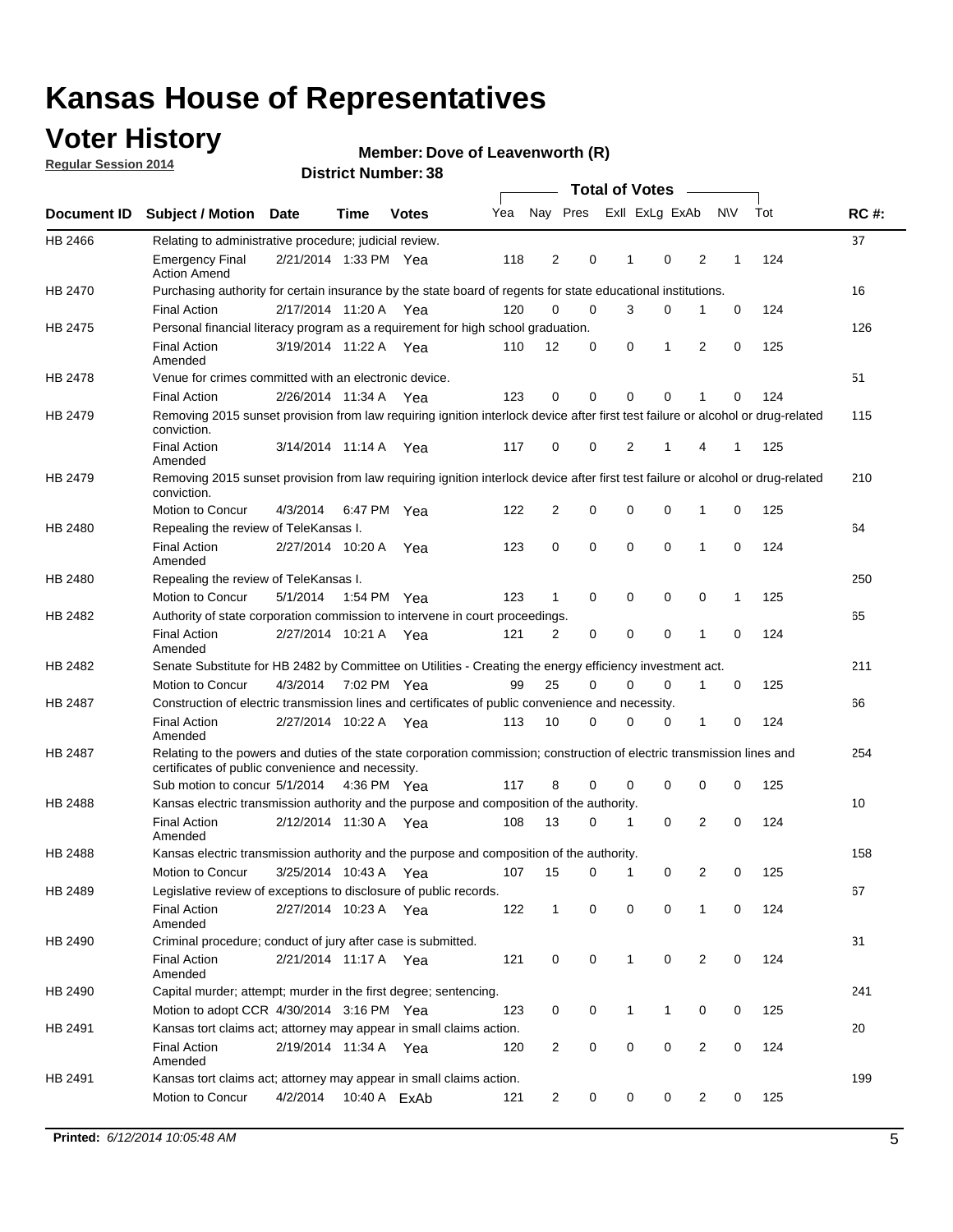### **Voter History**

**Regular Session 2014**

#### **Member: Dove of Leavenworth (R)**

|                |                                                                                                                                                                                                                                                        | <b>Total of Votes</b> |             |              |     |          |          |                |              |                |              |     |              |
|----------------|--------------------------------------------------------------------------------------------------------------------------------------------------------------------------------------------------------------------------------------------------------|-----------------------|-------------|--------------|-----|----------|----------|----------------|--------------|----------------|--------------|-----|--------------|
|                | Document ID Subject / Motion Date                                                                                                                                                                                                                      |                       | Time        | <b>Votes</b> | Yea | Nay Pres |          | Exll ExLg ExAb |              |                | <b>NV</b>    | Tot | <b>RC#:</b>  |
| HB 2493        | Relating to surety regulation, appearance bonds and unlawful sexual relations.                                                                                                                                                                         |                       |             |              |     |          |          |                |              |                |              |     | 23           |
|                | <b>Final Action</b><br>Amended                                                                                                                                                                                                                         | 2/20/2014 11:14 A Yea |             |              | 113 | 10       | 0        | 0              | $\mathbf 0$  | 0              | $\mathbf{1}$ | 124 |              |
| HB 2495        | Concerning sentencing dispositions, probation and postrelease supervision.                                                                                                                                                                             |                       |             |              |     |          |          |                |              |                |              |     | 24           |
|                | <b>Final Action</b><br>Amended                                                                                                                                                                                                                         | 2/20/2014 11:17 A Yea |             |              | 122 | 1        | 0        | 0              | $\mathbf 0$  | 0              | -1           | 124 |              |
| HB 2501        | Human trafficking and related crimes; penalties for buying sexual relations; records and reporting by courts; staff secure facility 25<br>requirements.                                                                                                |                       |             |              |     |          |          |                |              |                |              |     |              |
|                | <b>Final Action</b><br>Amended                                                                                                                                                                                                                         | 2/20/2014 11:18 A Yea |             |              | 123 | 0        | 0        | 0              | $\Omega$     | 0              | $\mathbf{1}$ | 124 |              |
| HB 2502        | Allowing victim notification on status change of person confined.                                                                                                                                                                                      |                       |             |              |     |          |          |                |              |                |              |     | 26           |
|                | <b>Final Action</b>                                                                                                                                                                                                                                    | 2/20/2014 11:20 A Yea |             |              | 123 | 0        | 0        | $\Omega$       | $\Omega$     | 0              |              | 124 |              |
| HB 2503        | Substitute for HB 2503 by Committee on Federal and State Affairs -- Carrying of concealed handguns by law enforcement<br>officers.                                                                                                                     |                       |             |              |     |          |          |                |              |                |              |     | 230          |
|                | Final Action Sub Bill 4/5/2014                                                                                                                                                                                                                         |                       | 10:22 A     | Yea          | 119 | 1        | 0        | $\Omega$       | $\Omega$     | 4              |              | 125 |              |
| HB 2504        | Repealing outdated provisions relating to the purchase of certain real estate by the department of corrections.                                                                                                                                        |                       |             |              |     |          |          |                |              |                |              |     | 18           |
|                | <b>Final Action</b>                                                                                                                                                                                                                                    | 2/19/2014 11:31 A Yea |             |              | 122 | $\Omega$ | $\Omega$ | $\Omega$       | $\Omega$     | 2              | 0            | 124 |              |
| <b>HB 2506</b> | Repealing K.S.A. 72-60b03, the effective date of the midwestern higher education compact act.                                                                                                                                                          |                       |             |              |     |          |          |                |              |                |              |     | 52           |
|                | <b>Final Action</b>                                                                                                                                                                                                                                    | 2/26/2014 11:35 A Yea |             |              | 122 |          | $\Omega$ | $\Omega$       | 0            | 1              | 0            | 124 |              |
| <b>HB 2506</b> | Senate Substitute for HB 2506 by Committee on Ways and Means - Education; appropriations for FY 2014 and FY 2015 for<br>various state agencies; amendments concerning postsecondary education; amendments to provisions relating to school<br>finance. |                       |             |              |     |          |          |                |              |                |              |     | 238          |
|                | Motion to Adopt CCR 4/6/2014                                                                                                                                                                                                                           |                       | 9:45 PM Yea |              | 63  | 57       | 0        | 0              | 0            | 4              | -1           | 125 |              |
| HB 2509        | Emergency medical services amendments.                                                                                                                                                                                                                 |                       |             |              |     |          |          |                |              |                |              |     | 101          |
|                | <b>Emergency Final</b><br><b>Action Amend</b>                                                                                                                                                                                                          | 2/27/2014 4:24 PM Yea |             |              | 123 | 0        | 0        | $\mathbf 0$    | $\mathbf 0$  | 1              | 0            | 124 |              |
| HB 2510        | Pharmacists and pharmacies; pharmacy technicians; registration and grounds for denial of registration.                                                                                                                                                 |                       |             |              |     |          |          |                |              |                |              |     | 84           |
|                | <b>Emergency Final</b><br>Action                                                                                                                                                                                                                       | 2/27/2014 4:01 PM Nay |             |              | 71  | 52       | $\Omega$ | 0              | $\Omega$     | 1              | 0            | 124 |              |
| HB 2511        | Liability for property tax on personal property; sale or abandonment of personal property.                                                                                                                                                             |                       |             |              |     |          |          |                |              |                |              |     | 27           |
|                | <b>Final Action</b>                                                                                                                                                                                                                                    | 2/20/2014 11:21 A     |             | Yea          | 123 | $\Omega$ | $\Omega$ | $\Omega$       | 0            | 1              | 0            | 124 |              |
| HB 2514        | Exemption for Federal Home Loan Bank in certain insolvency proceedings involving insurance companies.                                                                                                                                                  |                       |             |              |     |          |          |                |              |                |              |     | $\mathbf{2}$ |
|                | <b>Final Action</b>                                                                                                                                                                                                                                    | 2/10/2014 11:08 A Yea |             |              | 118 | 0        | 0        | 3              | 1            | $\overline{2}$ | $\mathbf 0$  | 124 |              |
| HB 2515        | Insurance; confidentiality of work papers from analysis of analysis of financial regulation or market regulation of insurance<br>company or affiliates.                                                                                                |                       |             |              |     |          |          |                |              |                |              |     | 82           |
|                | <b>Emergency Final</b><br>Action                                                                                                                                                                                                                       | 2/27/2014 3:58 PM Yea |             |              | 123 | 0        | 0        | 0              | 0            | 1              | 0            | 124 |              |
| <b>HB 2515</b> | Updating statutory references and making corresponding changes due to Executive Reorganization Order No. 41.                                                                                                                                           |                       |             |              |     |          |          |                |              |                |              |     | 269          |
|                | Motion to Adopt CCR 5/2/2014 3:31 PM Yea                                                                                                                                                                                                               |                       |             |              | 118 | 4        | 0        | 0              | $\mathbf{1}$ | $\mathbf{1}$   | $\mathbf{1}$ | 125 |              |
| HB 2516        | Amendments relating to health care provider liability insurance and to companies organized to provide such insurance.                                                                                                                                  |                       |             |              |     |          |          |                |              |                |              |     | 3            |
|                | <b>Final Action</b><br>Amended                                                                                                                                                                                                                         | 2/10/2014 11:10 A Yea |             |              | 118 | 0        | 0        | 3              | $\mathbf{1}$ | 2              | 0            | 124 |              |
| HB 2516        | Amendments relating to health care provider liability insurance and to companies organized to provide such insurance.                                                                                                                                  |                       |             |              |     |          |          |                |              |                |              |     | 191          |
|                | Motion to Concur                                                                                                                                                                                                                                       | 3/31/2014 11:40 A Yea |             |              | 121 | 0        | 0        | 1              | 0            | 2              | $\mathbf 1$  | 125 |              |
| HB 2518        | Relating to ballot language statements.                                                                                                                                                                                                                |                       |             |              |     |          |          |                |              |                |              |     | 40           |
|                | <b>Emergency Final</b><br><b>Action Amend</b>                                                                                                                                                                                                          | 2/21/2014 1:37 PM Yea |             |              | 116 | 4        | 0        | 1              | 0            | 2              | $\mathbf 1$  | 124 |              |
| HB 2525        | Kansas money transmitter act concerning change of controlling interest and notification.                                                                                                                                                               |                       |             |              |     |          |          |                |              |                |              |     | 32           |
|                | <b>Final Action</b>                                                                                                                                                                                                                                    | 2/21/2014 11:18 A Yea |             |              | 105 | 16       | 0        | 1              | 0            | $\overline{2}$ | 0            | 124 |              |
| HB 2525        | Kansas money transmitter act concerning change of controlling interest and notification.                                                                                                                                                               |                       |             |              |     |          |          |                |              |                |              |     | 252          |
|                | Motion to Concur                                                                                                                                                                                                                                       | 5/1/2014              |             | 1:59 PM Yea  | 112 | 13       | 0        | 0              | 0            | 0              | 0            | 125 |              |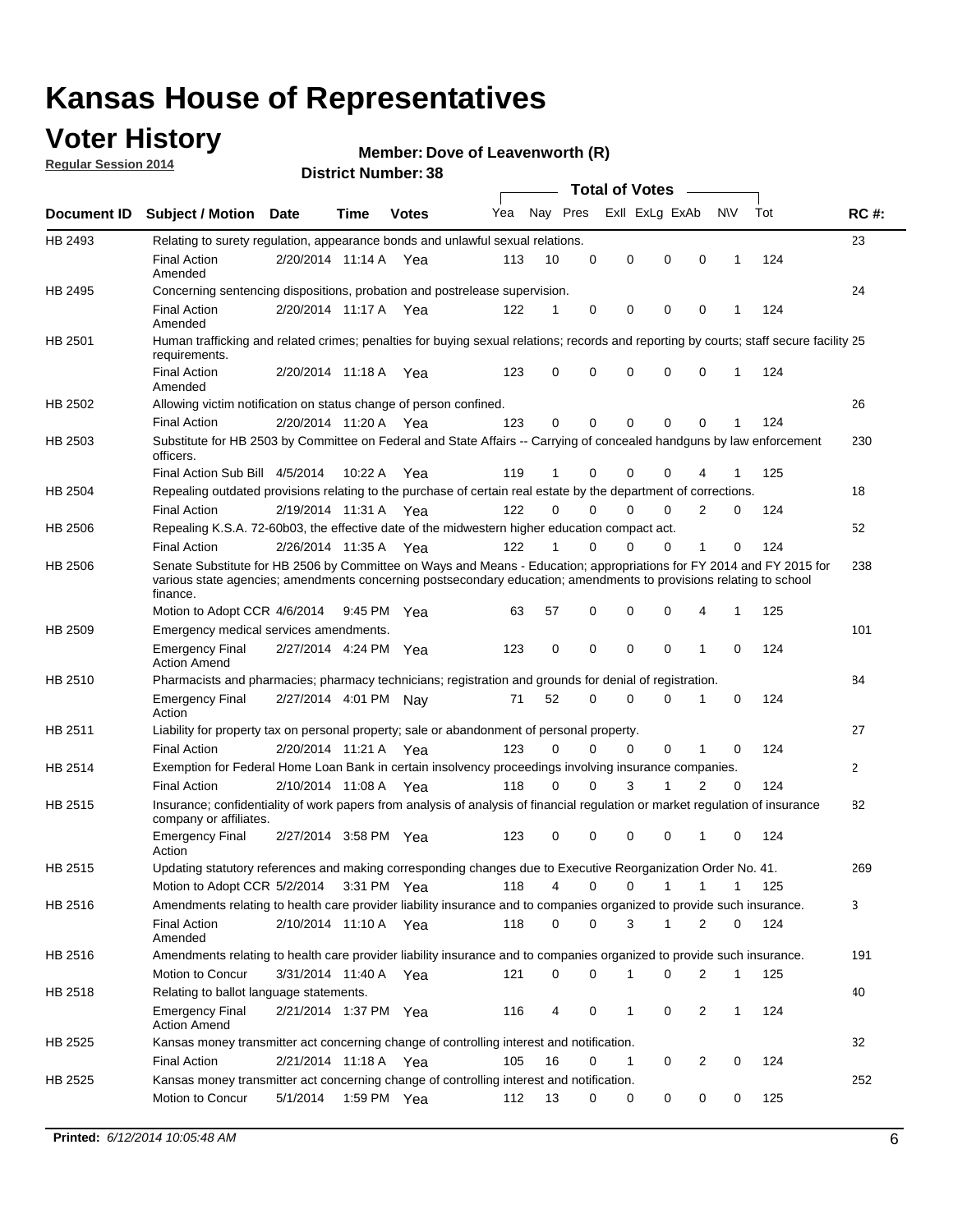#### **Voter History Regular Session 2014**

| Member: Dove of Leavenworth (R) |  |  |
|---------------------------------|--|--|
|---------------------------------|--|--|

|                |                                                                                                                                                                                                                                                                                                                                           |                       |             | <b>DISUILLE INAIIIDEL.JO</b> |     |    |          | <b>Total of Votes</b> | $\sim$         |              |   |     |             |
|----------------|-------------------------------------------------------------------------------------------------------------------------------------------------------------------------------------------------------------------------------------------------------------------------------------------------------------------------------------------|-----------------------|-------------|------------------------------|-----|----|----------|-----------------------|----------------|--------------|---|-----|-------------|
| Document ID    | <b>Subject / Motion Date</b>                                                                                                                                                                                                                                                                                                              |                       | Time        | <b>Votes</b>                 | Yea |    | Nay Pres |                       | Exll ExLg ExAb | <b>NV</b>    |   | Tot | <b>RC#:</b> |
| HB 2533        | Changing interest credit amounts, member distributions upon termination or death and retirement annuities under the KPERS 42<br>Act of 2015.                                                                                                                                                                                              |                       |             |                              |     |    |          |                       |                |              |   |     |             |
|                | <b>Emergency Final</b><br><b>Action Amend</b>                                                                                                                                                                                                                                                                                             | 2/21/2014 1:40 PM Yea |             |                              | 94  | 26 | 0        | 1                     | 0              | 2            | 1 | 124 |             |
| HB 2537        | Eliminating font size and type requirement for disclosure statements contained in insurance contracts and explanatory<br>materials printed in any language other than English.                                                                                                                                                            |                       |             |                              |     |    |          |                       |                |              |   |     | 81          |
|                | <b>Emergency Final</b><br>Action                                                                                                                                                                                                                                                                                                          | 2/27/2014 3:56 PM Yea |             |                              | 119 | 4  | 0        | $\mathbf 0$           | 0              | 1            | 0 | 124 |             |
| <b>HB 2537</b> | Insurance; eliminating font and type requirements for certain non-English insurance documents; confidentiality of certain<br>documents; continuation of health insurance for spouse and children of certain emergency personnel and employees of the<br>department of corrections; purchase of certain insurance by the state fair board. |                       |             |                              |     |    |          |                       |                |              |   |     | 249         |
|                | Motion to adopt CCR 4/30/2014 3:58 PM Yea                                                                                                                                                                                                                                                                                                 |                       |             |                              | 122 | 0  | 0        | 1                     | 1              | 0            | 1 | 125 |             |
| HB 2538        | Giving landowner right of first refusal for antlers of deer illegally shot on landowner's property.                                                                                                                                                                                                                                       |                       |             |                              |     |    |          |                       |                |              |   |     | 102         |
|                | <b>Emergency Final</b><br>Action Amend                                                                                                                                                                                                                                                                                                    | 2/27/2014 4:26 PM Yea |             |                              | 106 | 17 | 0        | 0                     | 0              | 1            | 0 | 124 |             |
| HB 2541        | Substitute for HB2541 by Committee on Local Government—plastic bottles and containers; labeling; solid waste landfill<br>restrictions.                                                                                                                                                                                                    |                       |             |                              |     |    |          |                       |                |              |   |     | 121         |
|                | Final Action Sub Bill 3/17/2014 11:21 A Yea                                                                                                                                                                                                                                                                                               |                       |             |                              | 102 | 21 | 0        | $\mathbf 0$           | 0              | 2            | 0 | 125 |             |
| HB 2542        | Property tax exemption for amateur-built aircraft.<br><b>Final Action</b>                                                                                                                                                                                                                                                                 | 3/13/2014 11:22 A Yea |             |                              | 116 | 4  | 0        | 1                     | 1              | 2            | 1 | 125 | 112         |
| <b>HB 2544</b> | Amended<br>Authorizing postsecondary educational institutions to enter into the state authorization reciprocity agreement to provide<br>distance education.                                                                                                                                                                               |                       |             |                              |     |    |          |                       |                |              |   |     | 17          |
|                | <b>Final Action</b>                                                                                                                                                                                                                                                                                                                       | 2/17/2014 11:21 A Yea |             |                              | 120 | 0  | 0        | 3                     | 0              | 1            | 0 | 124 |             |
| HB 2545        | Extending sunset date on certain agriculture fees from July 1, 2015, to July 1, 2019.                                                                                                                                                                                                                                                     |                       |             |                              |     |    |          |                       |                |              |   |     | 68          |
|                | <b>Final Action</b><br>Amended                                                                                                                                                                                                                                                                                                            | 2/27/2014 10:25 A Yea |             |                              | 99  | 24 | 0        | $\mathbf 0$           | $\Omega$       | 1            | 0 | 124 |             |
| HB 2547        | Changing the map copy requirement in mining permit application.                                                                                                                                                                                                                                                                           |                       |             |                              |     |    |          |                       |                |              |   |     | 53          |
|                | <b>Final Action</b>                                                                                                                                                                                                                                                                                                                       | 2/26/2014 11:36 A     |             | Yea                          | 123 | 0  | 0        | 0                     | 0              | 1            | 0 | 124 |             |
| <b>HB 2548</b> | Creating the water program management fund and transferring the air quality fee fund.                                                                                                                                                                                                                                                     |                       |             |                              |     |    |          |                       |                |              |   |     | 46          |
|                | Emergency Final<br>Action                                                                                                                                                                                                                                                                                                                 | 2/21/2014 1:46 PM Yea |             |                              | 119 | 1  | 0        | 1                     | 0              | 2            | 1 | 124 |             |
| HB 2549        | Allowing burial of hazardous waste on-site.                                                                                                                                                                                                                                                                                               |                       |             |                              |     |    |          |                       |                |              |   |     | 54          |
|                | <b>Final Action</b>                                                                                                                                                                                                                                                                                                                       | 2/26/2014 11:38 A     |             | Yea                          | 123 | 0  | 0        | $\mathbf 0$           | 0              | 1            | 0 | 124 |             |
| <b>HB 2550</b> | Repeal of the atmospheric mercury deposition monitoring network.                                                                                                                                                                                                                                                                          |                       |             |                              |     |    |          |                       |                |              |   |     | 33          |
|                | <b>Final Action</b>                                                                                                                                                                                                                                                                                                                       | 2/21/2014 11:20 A     |             | Yea                          | 92  | 29 | 0        | 1                     | 0              | 2            | 0 | 124 |             |
| HB 2551        | Repealing regulation of PCB disposal facilities.                                                                                                                                                                                                                                                                                          |                       |             |                              |     |    |          |                       |                |              |   |     | 47          |
|                | <b>Emergency Final</b><br>Action Amend                                                                                                                                                                                                                                                                                                    | 2/21/2014 1:47 PM Yea |             |                              | 100 | 20 | 0        | 1                     | 0              | 2            | 1 | 124 |             |
| HB 2551        | Repealing the regulation of PCB disposal facilities; making changes to the atmospheric mercury deposition monitoring network 271<br>and the disposal of plastic bottles, containers and solid waste.                                                                                                                                      |                       |             |                              |     |    |          |                       |                |              |   |     |             |
|                | Motion to Adopt CCR 5/2/2014 3:45 PM Yea                                                                                                                                                                                                                                                                                                  |                       |             |                              | 105 | 17 | 0        | $\mathbf 0$           |                | 1            | 1 | 125 |             |
| HB 2552        | Managed care organizations, prompt payment.                                                                                                                                                                                                                                                                                               |                       |             |                              |     |    |          |                       |                |              |   |     | 69          |
|                | Final Action<br>Amended                                                                                                                                                                                                                                                                                                                   | 2/27/2014 10:26 A Yea |             |                              | 123 | 0  | 0        | 0                     | 0              | 1            | 0 | 124 |             |
| HB 2552        | Kansas medical assistance program; managed care organizations; consent for expansion of certain medicaid services.                                                                                                                                                                                                                        |                       |             |                              |     |    |          |                       |                |              |   |     | 225         |
|                | Motion to Concur                                                                                                                                                                                                                                                                                                                          | 4/4/2014              | 6:13 PM Yea |                              | 68  | 54 | 0        | $\mathbf 0$           | 1              | 2            | 0 | 125 |             |
| HB 2553        | Health care compact.                                                                                                                                                                                                                                                                                                                      |                       |             |                              |     |    |          |                       |                |              |   |     | 141         |
|                | <b>Final Action</b>                                                                                                                                                                                                                                                                                                                       | 3/24/2014 10:15 A     |             | Yea                          | 74  | 48 | 0        | 0                     | 0              | 3            | 0 | 125 |             |
| HB 2555        | Release of information in support of arrest warrants and search warrants.                                                                                                                                                                                                                                                                 |                       |             |                              |     |    |          |                       |                |              |   |     | 86          |
|                | Emergency Final<br><b>Action Amend</b>                                                                                                                                                                                                                                                                                                    | 2/27/2014 4:04 PM Yea |             |                              | 113 | 10 | 0        | 0                     | 0              | $\mathbf{1}$ | 0 | 124 |             |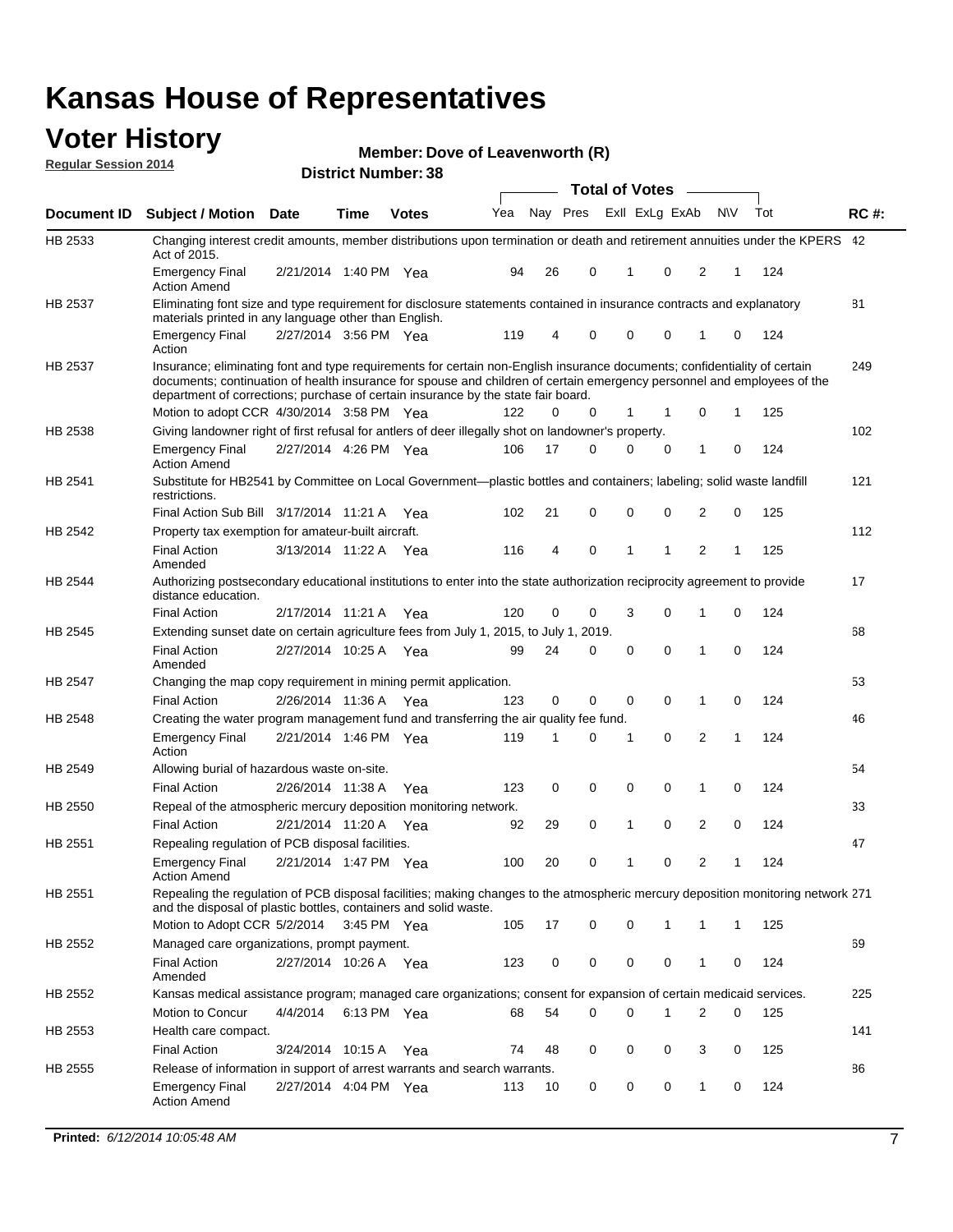### **Voter History**

**Regular Session 2014**

#### **Member: Dove of Leavenworth (R)**

|                |                                                                                                                                                                                                                                                                                                                                                           |                       |             |               |     |          |   | <b>Total of Votes</b> |             |              |              |     |             |
|----------------|-----------------------------------------------------------------------------------------------------------------------------------------------------------------------------------------------------------------------------------------------------------------------------------------------------------------------------------------------------------|-----------------------|-------------|---------------|-----|----------|---|-----------------------|-------------|--------------|--------------|-----|-------------|
|                | Document ID Subject / Motion Date                                                                                                                                                                                                                                                                                                                         |                       | Time        | <b>Votes</b>  | Yea | Nay Pres |   | Exll ExLg ExAb        |             |              | <b>NV</b>    | Tot | <b>RC#:</b> |
| <b>HB 2557</b> | Changing penalties for certain taxpayers who file incorrect returns under Kansas income tax act.                                                                                                                                                                                                                                                          |                       |             |               |     |          |   |                       |             |              |              |     | 21          |
|                | <b>Final Action</b><br>Amended                                                                                                                                                                                                                                                                                                                            | 2/19/2014 11:35 A     |             | Yea           | 122 | 0        | 0 | 0                     | 0           | 2            | 0            | 124 |             |
| HB 2561        | Licensure of pharmacists and registration of pharmacy interns by board of pharmacy.                                                                                                                                                                                                                                                                       |                       |             |               |     |          |   |                       |             |              |              |     | 55          |
|                | <b>Final Action</b>                                                                                                                                                                                                                                                                                                                                       | 2/26/2014 11:39 A Yea |             |               | 105 | 18       | 0 | 0                     | 0           | 1            | 0            | 124 |             |
| HB 2564        | Requiring 60-day wait before re-employment for retirement benefit eligibility.                                                                                                                                                                                                                                                                            |                       |             |               |     |          |   |                       |             |              |              |     | 43          |
|                | <b>Emergency Final</b><br>Action                                                                                                                                                                                                                                                                                                                          | 2/21/2014 1:41 PM Yea |             |               | 120 | 0        | 0 | 1                     | 0           | 2            | 1            | 124 |             |
| HB 2566        | Requiring court fee for forensic audio and video examination services.                                                                                                                                                                                                                                                                                    |                       |             |               |     |          |   |                       |             |              |              |     | 93          |
|                | <b>Emergency Final</b><br>Action                                                                                                                                                                                                                                                                                                                          | 2/27/2014 4:12 PM Yea |             |               | 123 | 0        | 0 | 0                     | $\mathbf 0$ | 1            | $\mathbf 0$  | 124 |             |
| HB 2568        | Domestic relations; Kansas family law code; child support guidelines.                                                                                                                                                                                                                                                                                     |                       |             |               |     |          |   |                       |             |              |              |     | 70          |
|                | <b>Final Action</b><br>Amended                                                                                                                                                                                                                                                                                                                            | 2/27/2014 10:27 A     |             | Yea           | 123 | 0        | 0 | 0                     | 0           | 1            | 0            | 124 |             |
| HB 2568        | Domestic relations; Kansas family law code; child support guidelines.                                                                                                                                                                                                                                                                                     |                       |             |               |     |          |   |                       |             |              |              |     | 268         |
|                | Motion to adopt CCR 5/2/2014                                                                                                                                                                                                                                                                                                                              |                       | 3:28 PM Yea |               | 123 | 0        | 0 | 0                     | 1           | 1            | 0            | 125 |             |
| HB 2576        | Employment security law; creation of "new employer rate."                                                                                                                                                                                                                                                                                                 |                       |             |               |     |          |   |                       |             |              |              |     | 71          |
|                | <b>Final Action</b><br>Amended                                                                                                                                                                                                                                                                                                                            | 2/27/2014 10:28 A     |             | Yea           | 123 | 0        | 0 | 0                     | $\mathbf 0$ | 1            | 0            | 124 |             |
| HB 2576        | Employment security law; creation of "new employer rate."                                                                                                                                                                                                                                                                                                 |                       |             |               |     |          |   |                       |             |              |              |     | 159         |
|                | Motion to Concur                                                                                                                                                                                                                                                                                                                                          | 3/25/2014 10:47 A     |             | Yea           | 122 | 0        | 0 | 1                     | 0           | 2            | 0            | 125 |             |
| HB 2577        | Allowing parents to remain anonymous when surrendering an infant under the newborn protection act.                                                                                                                                                                                                                                                        |                       |             |               |     |          |   |                       |             |              |              |     | 56          |
|                | <b>Final Action</b><br>Amended                                                                                                                                                                                                                                                                                                                            | 2/26/2014 11:41 A Yea |             |               | 123 | 0        | 0 | 0                     | $\Omega$    | 1            | 0            | 124 |             |
| HB 2577        | Allowing parents to remain anonymous when surrendering an infant under the newborn protection act.                                                                                                                                                                                                                                                        |                       |             |               |     |          |   |                       |             |              |              |     | 220         |
|                | Motion to Concur                                                                                                                                                                                                                                                                                                                                          | 4/4/2014              | 11:45 A     | Yea           | 121 | $\Omega$ | 0 |                       | 1           | $\mathbf{1}$ | $\mathbf{1}$ | 125 |             |
| HB 2578        | Certification by chief law enforcement officer for transfer of a firearm when required by federal law.                                                                                                                                                                                                                                                    |                       |             |               |     |          |   |                       |             |              |              |     | 122         |
|                | <b>Final Action</b><br>Amended                                                                                                                                                                                                                                                                                                                            | 3/17/2014 11:22 A     |             | Yea           | 123 | $\Omega$ | 0 | 0                     | $\Omega$    | 2            | 0            | 125 |             |
| HB 2578        | Regulating the possession of weapons.                                                                                                                                                                                                                                                                                                                     |                       |             |               |     |          |   |                       |             |              |              |     | 235         |
|                | Motion to Adopt CCR 4/5/2014 4:40 PM Yea                                                                                                                                                                                                                                                                                                                  |                       |             |               | 102 | 19       | 0 | 0                     | 0           | 4            | $\Omega$     | 125 |             |
| HB 2580        | Specifying the duties of the state fire marshal relating to regional emergency response teams for hazardous materials and<br>search and rescue incidents.                                                                                                                                                                                                 |                       |             |               |     |          |   |                       |             |              |              |     | 72          |
|                | <b>Final Action</b><br>Amended                                                                                                                                                                                                                                                                                                                            | 2/27/2014 10:29 A     |             | Yea           | 113 | 10       | 0 | 0                     | 0           | 1            | 0            | 124 |             |
| HB 2580        | Kansas Real Estate Appraisal Board; licensee fingerprinting and criminal background checks.                                                                                                                                                                                                                                                               |                       |             |               |     |          |   |                       |             |              |              |     | 272         |
|                | Motion to adopt CCR 5/2/2014                                                                                                                                                                                                                                                                                                                              |                       |             | $3:49$ PM Yea | 115 | 7        | 0 | 0                     | 1           | 1            | -1           | 125 |             |
| HB 2582        | Creating an exemption from food establishment licensing for churches.                                                                                                                                                                                                                                                                                     |                       |             |               |     |          |   |                       |             |              |              |     | 57          |
|                | <b>Final Action</b>                                                                                                                                                                                                                                                                                                                                       | 2/26/2014 11:42 A Yea |             |               | 123 | 0        | 0 | 0                     | 0           | 1            | 0            | 124 |             |
| HB 2588        | Child in need of care; juvenile offenders; permanent custodians.                                                                                                                                                                                                                                                                                          |                       |             |               |     |          |   |                       |             |              |              |     | 94          |
|                | <b>Emergency Final</b><br><b>Action Amend</b>                                                                                                                                                                                                                                                                                                             | 2/27/2014 4:14 PM Yea |             |               | 123 | 0        | 0 | 0                     | 0           | 1            | 0            | 124 |             |
| HB 2588        | Senate Substitute for HB 2588 by Committee on Judiciary - Concerning children and minors; relating to children in need of<br>care; placement in juvenile detention facilities; permanent custodians; relating to juvenile offenders; alternative adjudication;<br>youth residential centers and services; risk assessment; sentencing; good time credits. |                       |             |               |     |          |   |                       |             |              |              |     | 244         |
|                | Motion to adopt CCR 4/30/2014 3:36 PM Yea                                                                                                                                                                                                                                                                                                                 |                       |             |               | 123 | 0        | 0 | 1                     | 1           | 0            | 0            | 125 |             |
| HB 2591        | Requiring certain audit reports to be filed electronically and to be filed only with the department of administration.                                                                                                                                                                                                                                    |                       |             |               |     |          |   |                       |             |              |              |     | 58          |
|                | <b>Final Action</b>                                                                                                                                                                                                                                                                                                                                       | 2/26/2014 11:43 A Yea |             |               | 123 | 0        | 0 | 0                     | 0           | 1            | 0            | 124 |             |
| HB 2595        | State fossils; the tylosaurus and the pteranodon.                                                                                                                                                                                                                                                                                                         |                       |             |               |     |          |   |                       |             |              |              |     | 73          |
|                | <b>Final Action</b><br>Amended                                                                                                                                                                                                                                                                                                                            | 2/27/2014 10:31 A Yea |             |               | 96  | 27       | 0 | 0                     | 0           | 1            | 0            | 124 |             |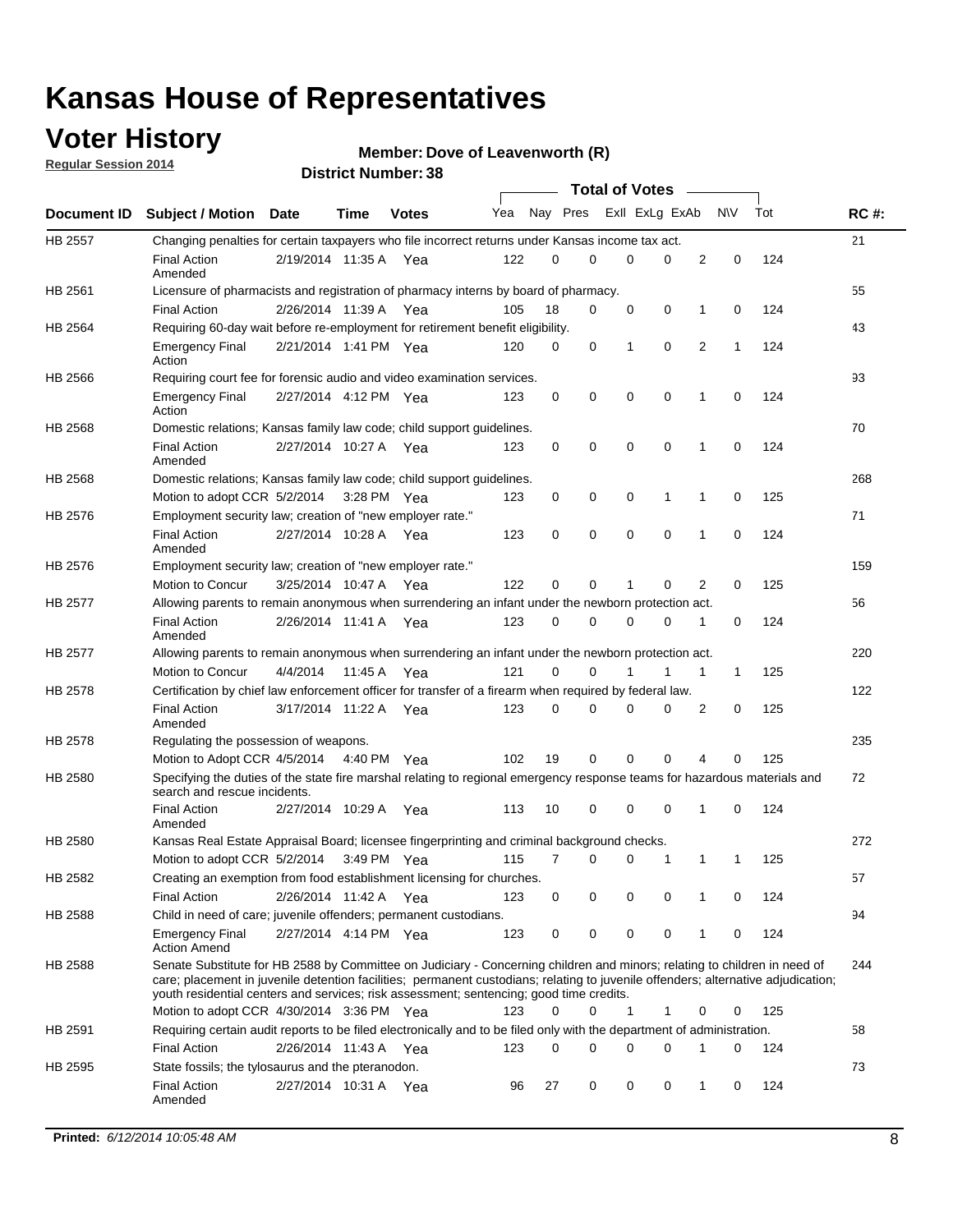### **Voter History**

**Regular Session 2014**

**Member: Dove of Leavenworth (R)** 

| <b>District Number: 38</b> |  |
|----------------------------|--|
|                            |  |

|             |                                                                                                                                                                                                                                       |                       |             |              |     |             | <b>Total of Votes</b>   |             |             |              |           |     |             |
|-------------|---------------------------------------------------------------------------------------------------------------------------------------------------------------------------------------------------------------------------------------|-----------------------|-------------|--------------|-----|-------------|-------------------------|-------------|-------------|--------------|-----------|-----|-------------|
| Document ID | <b>Subject / Motion Date</b>                                                                                                                                                                                                          |                       | <b>Time</b> | <b>Votes</b> | Yea |             | Nay Pres Exll ExLg ExAb |             |             |              | <b>NV</b> | Tot | <b>RC#:</b> |
| HB 2596     | Computation of retirement benefits when a state officer or employee is placed on furlough or has reduction in compensation.                                                                                                           |                       |             |              |     |             |                         |             |             |              |           |     | 74          |
|             | <b>Final Action</b>                                                                                                                                                                                                                   | 2/27/2014 10:33 A     |             | Yea          | 123 | 0           | 0                       | $\mathbf 0$ | $\Omega$    |              | 0         | 124 |             |
| HB 2596     | Computation of retirement benefits when a state officer or employee is placed on furlough or has reduction in<br>compensation.                                                                                                        |                       |             |              |     |             |                         |             |             |              |           |     | 246         |
|             | Motion to adopt CCR 4/30/2014 3:45 PM Yea                                                                                                                                                                                             |                       |             |              | 123 | 0           | 0                       | 1           | 1           | 0            | 0         | 125 |             |
| HB 2597     | Municipal recycling services                                                                                                                                                                                                          |                       |             |              |     |             |                         |             |             |              |           |     | 97          |
|             | <b>Emergency Final</b><br><b>Action Amend</b>                                                                                                                                                                                         | 2/27/2014 4:20 PM Yea |             |              | 105 | 18          | 0                       | $\mathbf 0$ | 0           | $\mathbf{1}$ | 0         | 124 |             |
| HB 2599     | Authorizing the secretary of state to grant an easement to the unified government of Wyandotte county.                                                                                                                                |                       |             |              |     |             |                         |             |             |              |           |     | 22          |
|             | <b>Final Action</b>                                                                                                                                                                                                                   | 2/19/2014 11:37 A     |             | Yea          | 120 | 2           | 0                       | 0           | $\mathbf 0$ | 2            | 0         | 124 |             |
| HB 2599     | Authorizing the secretary of state to grant an easement to the unified government of Wyandotte county.                                                                                                                                |                       |             |              |     |             |                         |             |             |              |           |     | 118         |
|             | Motion to Concur                                                                                                                                                                                                                      | 3/14/2014 11:25 A     |             | Yea          | 118 | 0           | 0                       | 2           | 1           | 4            | 0         | 125 |             |
| HB 2602     | Increasing the percentage of unclassified employees allowed to be employed by KPERS from 25% to 50%.                                                                                                                                  |                       |             |              |     |             |                         |             |             |              |           |     | 44          |
|             | <b>Emergency Final</b><br>Action                                                                                                                                                                                                      | 2/21/2014 1:43 PM Yea |             |              | 107 | 13          | 0                       | 1           | 0           | 2            | 1         | 124 |             |
| HB 2602     | Increasing the percentage of unclassified employees allowed to be employed by KPERS from 25% to 50%.                                                                                                                                  |                       |             |              |     |             |                         |             |             |              |           |     | 195         |
|             | Motion to Concur                                                                                                                                                                                                                      | 4/1/2014              | 10:57 A     | Yea          | 108 | 15          | 0                       | 1           | $\mathbf 0$ | 1            | 0         | 125 |             |
| HB 2609     | Practice of pharmacy; filling and refilling of prescriptions.                                                                                                                                                                         |                       |             |              |     |             |                         |             |             |              |           |     | 105         |
|             | <b>Emergency Final</b><br><b>Action Amend</b>                                                                                                                                                                                         | 2/27/2014 4:29 PM Yea |             |              | 123 | $\mathbf 0$ | $\mathbf 0$             | $\mathbf 0$ | $\mathbf 0$ | 1            | $\Omega$  | 124 |             |
| HB 2611     | Conduct of dental offices.                                                                                                                                                                                                            |                       |             |              |     |             |                         |             |             |              |           |     | 83          |
|             | <b>Emergency Final</b><br>Action                                                                                                                                                                                                      | 2/27/2014 3:59 PM Yea |             |              | 123 | 0           | 0                       | $\mathbf 0$ | $\mathbf 0$ | 1            | 0         | 124 |             |
| HB 2612     | Relating to district judge and district magistrate judge vacancies.                                                                                                                                                                   |                       |             |              |     |             |                         |             |             |              |           |     | 75          |
|             | <b>Final Action</b><br>Amended                                                                                                                                                                                                        | 2/27/2014 10:34 A     |             | Yea          | 106 | 17          | 0                       | $\mathbf 0$ | $\mathbf 0$ | 1            | 0         | 124 |             |
| HB 2613     | Relating to the issuance of stillbirth and unborn child's death certificates.                                                                                                                                                         |                       |             |              |     |             |                         |             |             |              |           |     | 103         |
|             | <b>Emergency Final</b><br><b>Action Amend</b>                                                                                                                                                                                         | 2/27/2014 4:27 PM Yea |             |              | 122 | $\mathbf 1$ | $\mathbf 0$             | $\mathbf 0$ | 0           | 1            | 0         | 124 |             |
| HB 2615     | Substitute for HB 2615 by Committee on Commerce, Labor and Economic Development - Workers compensation assigned<br>risk pool.                                                                                                         |                       |             |              |     |             |                         |             |             |              |           |     | 185         |
|             | EFA Sub Bill<br>Amended                                                                                                                                                                                                               | 3/26/2014 3:42 PM Yea |             |              | 98  | 25          | 0                       | 1           | 0           | 1            | 0         | 125 |             |
| HB 2616     | Secretary of labor; explore agreement to allow state of Kansas to enforce OSHA standards.                                                                                                                                             |                       |             |              |     |             |                         |             |             |              |           |     | 92          |
|             | <b>Emergency Final</b><br>Action                                                                                                                                                                                                      | 2/27/2014 4:11 PM Yea |             |              | 93  | 30          | $\Omega$                | $\mathbf 0$ | 0           | 1            | 0         | 124 |             |
| HB 2616     | Senate Substitute for HB 2616 by Committee on Commerce - Secretary of labor directed to study state enforcement of OSHA 261<br>standards.                                                                                             |                       |             |              |     |             |                         |             |             |              |           |     |             |
|             | Motion to Concur                                                                                                                                                                                                                      | 5/2/2014 11:47 A      |             | Yea          | 94  | 30          | 0                       | $\mathbf 0$ | 1           | 0            | 0         | 125 |             |
| HB 2633     | Substitute for HB 2633 by Committee on Corrections and Juvenile Justice - Juvenile offenders; youth residential centers and<br>services; risk assessment; raising the age for prosecution as an adult; sentencing; good time credits. |                       |             |              |     |             |                         |             |             |              |           |     | - 106       |
|             | EFA Sub Bill<br>Amended                                                                                                                                                                                                               | 2/27/2014 4:31 PM Yea |             |              | 122 | 1           | 0                       | 0           | 0           | 1            | 0         | 124 |             |
| HB 2636     | Secretary of health and environment and air quality standards.                                                                                                                                                                        |                       |             |              |     |             |                         |             |             |              |           |     | 45          |
|             | <b>Emergency Final</b><br><b>Action Amend</b>                                                                                                                                                                                         | 2/21/2014 1:44 PM Yea |             |              | 89  | 31          | 0                       | 1           | 0           | 2            |           | 124 |             |
| HB 2636     | Secretary of health and environment and air quality standards.                                                                                                                                                                        |                       |             |              |     |             |                         |             |             |              |           |     | 212         |
|             | Sub motion to concur 4/3/2014                                                                                                                                                                                                         |                       | 7:20 PM Yea |              | 121 | 3           | 0                       | 0           | 0           | 1            | 0         | 125 |             |
| HB 2642     | Income tax deduction for net gain on the sale of certain horses, cattle or livestock; income tax credit for expenditures to make 131<br>dwelling or facility accessible for persons with a disability.                                |                       |             |              |     |             |                         |             |             |              |           |     |             |
|             | <b>Final Action</b><br>Amended                                                                                                                                                                                                        | 3/20/2014 11:17 A Yea |             |              | 123 | 0           | 0                       | 0           | 1           | 1            | 0         | 125 |             |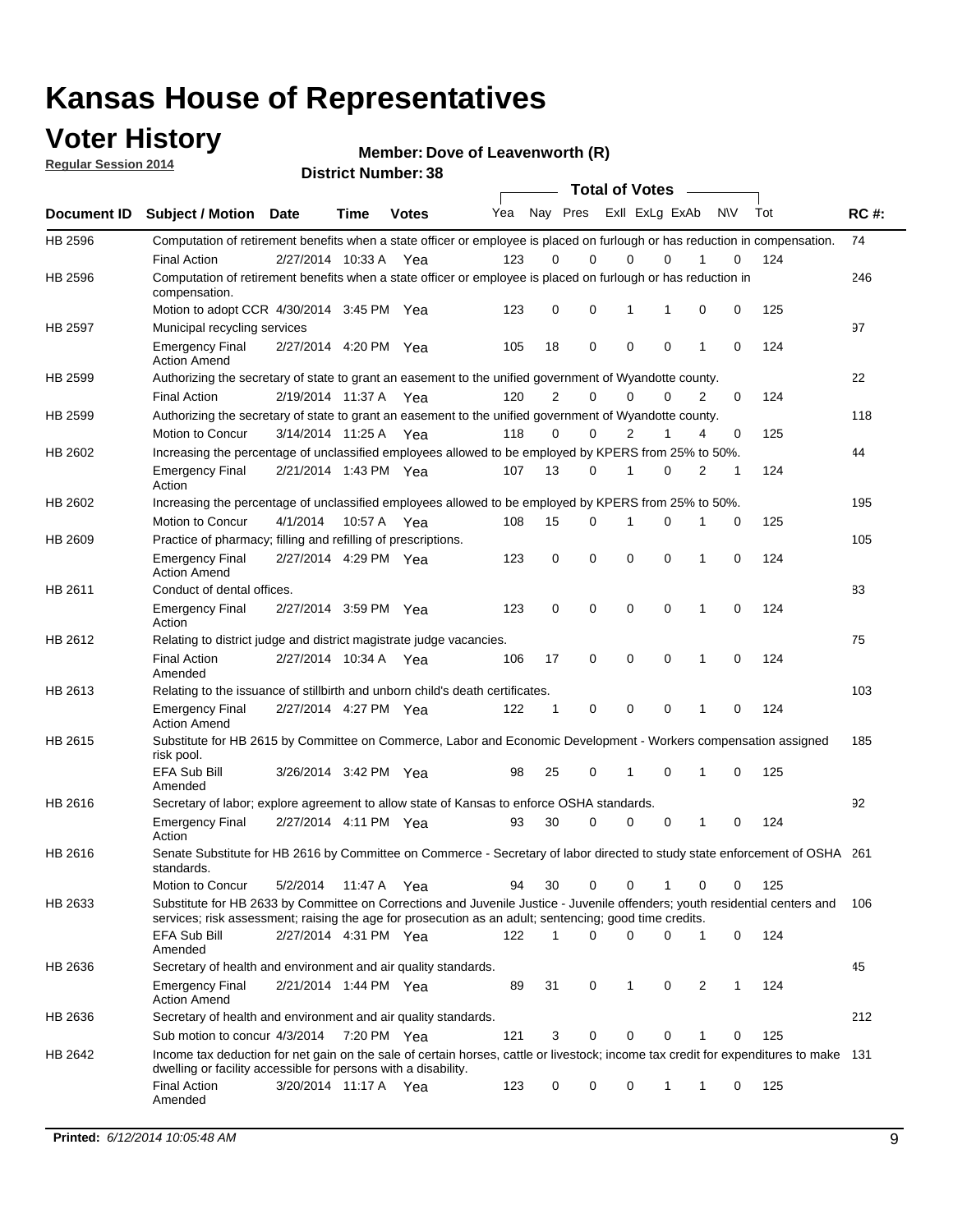#### **Voter History Regular Session 2014**

| Member: Dove of Leavenworth (R) |  |
|---------------------------------|--|
| <b>P.A. 1999</b>                |  |

|             | <b>District Number: 38</b><br><b>Total of Votes</b>                                                                                                                                                                                                                                                                                                                                                                           |                                                                                                                                                  |             |              |     |          |                         |  |                |             |                |          |     |             |  |
|-------------|-------------------------------------------------------------------------------------------------------------------------------------------------------------------------------------------------------------------------------------------------------------------------------------------------------------------------------------------------------------------------------------------------------------------------------|--------------------------------------------------------------------------------------------------------------------------------------------------|-------------|--------------|-----|----------|-------------------------|--|----------------|-------------|----------------|----------|-----|-------------|--|
|             |                                                                                                                                                                                                                                                                                                                                                                                                                               |                                                                                                                                                  |             |              |     |          |                         |  |                |             |                |          |     |             |  |
| Document ID | <b>Subject / Motion Date</b>                                                                                                                                                                                                                                                                                                                                                                                                  |                                                                                                                                                  | <b>Time</b> | <b>Votes</b> | Yea |          | Nay Pres ExII ExLg ExAb |  |                |             | <b>NV</b>      |          | Tot | <b>RC#:</b> |  |
| HB 2643     | Property tax; classification of commercial and industrial machinery and equipment as personal property; reclassification of<br>property upon termination of IRB tax exemption; use of independent appraisers to appraiser certain                                                                                                                                                                                             |                                                                                                                                                  |             |              |     |          |                         |  |                |             |                |          |     | 164         |  |
|             | <b>Final Action</b><br>Amended                                                                                                                                                                                                                                                                                                                                                                                                | 3/26/2014 10:56 A Yea                                                                                                                            |             |              | 123 | $\Omega$ | 0                       |  |                | $\Omega$    | $\mathbf 1$    | 0        | 125 |             |  |
| HB 2643     | Property tax; classification of commercial and industrial machinery and equipment as personal property; reclassification of<br>property upon termination of IRB tax exemption; use of independent appraisers to appraiser certain complex property; motor<br>vehicles, members of military; mortgage registration tax phase out and replacement with fees; county clerk technology fund;<br>county treasurer technology fund. |                                                                                                                                                  |             |              |     |          |                         |  |                |             |                |          |     | 274         |  |
|             | Motion to Concur                                                                                                                                                                                                                                                                                                                                                                                                              | 5/2/2014                                                                                                                                         |             | 5:12 PM Nay  | 16  | 108      | 0                       |  | $\Omega$       | 0           | 1              | 0        | 125 |             |  |
| HB 2643     | Property tax; classification of commercial and industrial machinery and equipment as personal property; reclassification of<br>property upon termination of IRB tax exemption; use of independent appraisers to appraiser certain complex property; motor<br>vehicles, members of military; mortgage registration tax phase out and replacement with fees; county clerk technology fund;<br>county treasurer technology fund. |                                                                                                                                                  |             |              |     |          |                         |  |                |             |                |          |     | 286         |  |
|             | Motion to adopt CCR 5/3/2014                                                                                                                                                                                                                                                                                                                                                                                                  |                                                                                                                                                  |             | 1:53 AM Yea  | 70  | 53       | 0                       |  | $\mathbf 0$    | $\mathbf 0$ | 1              | 1        | 125 |             |  |
| HB 2648     | Property tax exemption for levees.<br><b>Emergency Final</b><br><b>Action Amend</b>                                                                                                                                                                                                                                                                                                                                           | 2/27/2014 4:23 PM Yea                                                                                                                            |             |              | 100 | 23       | $\mathbf 0$             |  | $\mathbf 0$    | $\mathbf 0$ | $\mathbf{1}$   | 0        | 124 | 100         |  |
| HB 2651     | County law library.                                                                                                                                                                                                                                                                                                                                                                                                           |                                                                                                                                                  |             |              |     |          |                         |  |                |             |                |          |     | 76          |  |
|             | <b>Final Action</b><br>Amended                                                                                                                                                                                                                                                                                                                                                                                                | 2/27/2014 10:38 A                                                                                                                                |             | Nav          | 82  | 41       | $\mathbf 0$             |  | $\mathbf 0$    | $\mathbf 0$ | $\mathbf{1}$   | $\Omega$ | 124 |             |  |
| HB 2655     | Allowing veterans with PTSD to seek mental health treatment upon certain convictions.                                                                                                                                                                                                                                                                                                                                         |                                                                                                                                                  |             |              |     |          |                         |  |                |             |                |          |     | 77          |  |
|             | <b>Final Action</b><br>Amended                                                                                                                                                                                                                                                                                                                                                                                                | 2/27/2014 10:40 A                                                                                                                                |             | Yea          | 123 | 0        | 0                       |  | 0              | 0           | 1              | 0        | 124 |             |  |
| HB 2655     | Senate Substitute for HB 2655 by Committee on Judiciary - Allowing veterans with PTSD to seek mental health treatment<br>upon certain convictions; also amending the crimes of interference with law enforcement and giving a false alarm.<br><b>Motion to Concur</b>                                                                                                                                                         | 4/4/2014                                                                                                                                         |             |              | 122 | 0        | 0                       |  | $\mathbf 0$    | 1           | $\overline{2}$ | 0        | 125 | 224         |  |
|             |                                                                                                                                                                                                                                                                                                                                                                                                                               | 5:42 PM Yea<br>Authorizing the state of Kansas to pay the death gratuity benefit to the designated survivor of a Kansas service member during 48 |             |              |     |          |                         |  |                |             |                |          |     |             |  |
| HB 2656     | a federal government shutdown and providing for reimbursement to the state                                                                                                                                                                                                                                                                                                                                                    |                                                                                                                                                  |             |              |     |          |                         |  |                |             |                |          |     |             |  |
|             | <b>Final Action</b>                                                                                                                                                                                                                                                                                                                                                                                                           | 2/26/2014 11:27 A                                                                                                                                |             | Yea          | 123 | 0        | 0                       |  | $\mathbf 0$    | $\Omega$    | 1              | 0        | 124 |             |  |
| HB 2661     | Substitute for HB 2661 by Committee on Energy and Environment - Siting of electric transmission lines; notice and hearing<br>requirements.                                                                                                                                                                                                                                                                                    |                                                                                                                                                  |             |              |     |          |                         |  |                |             |                |          |     | 181         |  |
|             | EFA Sub Bill                                                                                                                                                                                                                                                                                                                                                                                                                  | 3/26/2014 3:37 PM Yea                                                                                                                            |             |              | 119 | 4        | 0                       |  | 1              | $\mathbf 0$ | 1              | 0        | 125 |             |  |
| HB 2662     | Expungment of driving under the influence convictions.                                                                                                                                                                                                                                                                                                                                                                        |                                                                                                                                                  |             |              |     |          |                         |  |                |             |                |          |     | 116         |  |
|             | <b>Final Action</b><br>Amended                                                                                                                                                                                                                                                                                                                                                                                                | 3/14/2014 11:22 A                                                                                                                                |             | Yea          | 87  | 31       | 0                       |  | $\overline{2}$ | 1           | 4              | 0        | 125 |             |  |
| HB 2668     | Health insurance for qualified professional associations.                                                                                                                                                                                                                                                                                                                                                                     |                                                                                                                                                  |             |              |     |          |                         |  |                |             |                |          |     | 34          |  |
|             | <b>Final Action</b><br>Amended                                                                                                                                                                                                                                                                                                                                                                                                | 2/21/2014 11:21 A Yea                                                                                                                            |             |              | 114 | 7        | $\mathbf 0$             |  | 1              | $\Omega$    | 2              | 0        | 124 |             |  |
| HB 2668     | Predetermination of health insurance benefits                                                                                                                                                                                                                                                                                                                                                                                 |                                                                                                                                                  |             |              |     |          |                         |  |                |             |                |          |     | 262         |  |
|             | Motion to Concur                                                                                                                                                                                                                                                                                                                                                                                                              | 5/2/2014                                                                                                                                         |             | 12:05 P Yea  | 97  | 27       | 0                       |  | 0              |             | 0              | 0        | 125 |             |  |
| HB 2669     | State civil service board; transferred from the department of administration to the office of administrative hearings.                                                                                                                                                                                                                                                                                                        |                                                                                                                                                  |             |              |     |          |                         |  |                |             |                |          |     | 87          |  |
|             | <b>Emergency Final</b><br>Action                                                                                                                                                                                                                                                                                                                                                                                              | 2/27/2014 4:05 PM Yea                                                                                                                            |             |              | 110 | 13       | 0                       |  | $\mathbf 0$    | 0           | 1              | 0        | 124 |             |  |
| HB 2673     | Kansas healing arts act; physician assistant licensure act.                                                                                                                                                                                                                                                                                                                                                                   |                                                                                                                                                  |             |              |     |          |                         |  |                |             |                |          |     | 91          |  |
|             | <b>Emergency Final</b><br><b>Action Amend</b>                                                                                                                                                                                                                                                                                                                                                                                 | 2/27/2014 4:10 PM Yea                                                                                                                            |             |              | 105 | 18       | 0                       |  | 0              | 0           | 1              | 0        | 124 |             |  |
| HB 2673     | Board of healing arts functions and duties, physician assistants licensure act and podiatry act.                                                                                                                                                                                                                                                                                                                              |                                                                                                                                                  |             |              |     |          |                         |  |                |             |                |          |     | 270         |  |
|             | Motion to adopt CCR 5/2/2014 3:39 PM Yea                                                                                                                                                                                                                                                                                                                                                                                      |                                                                                                                                                  |             |              | 111 | 11       | 0                       |  | 0              | -1          | 1              | 1        | 125 |             |  |
| HB 2675     | Relating to procurement negotiating committees; certified businesses.                                                                                                                                                                                                                                                                                                                                                         |                                                                                                                                                  |             |              |     |          |                         |  |                |             |                |          |     | 165         |  |
|             | <b>Final Action</b><br>Amended                                                                                                                                                                                                                                                                                                                                                                                                | 3/26/2014 10:57 A Yea                                                                                                                            |             |              | 123 | 0        | 0                       |  | 1              | 0           | 1              | 0        | 125 |             |  |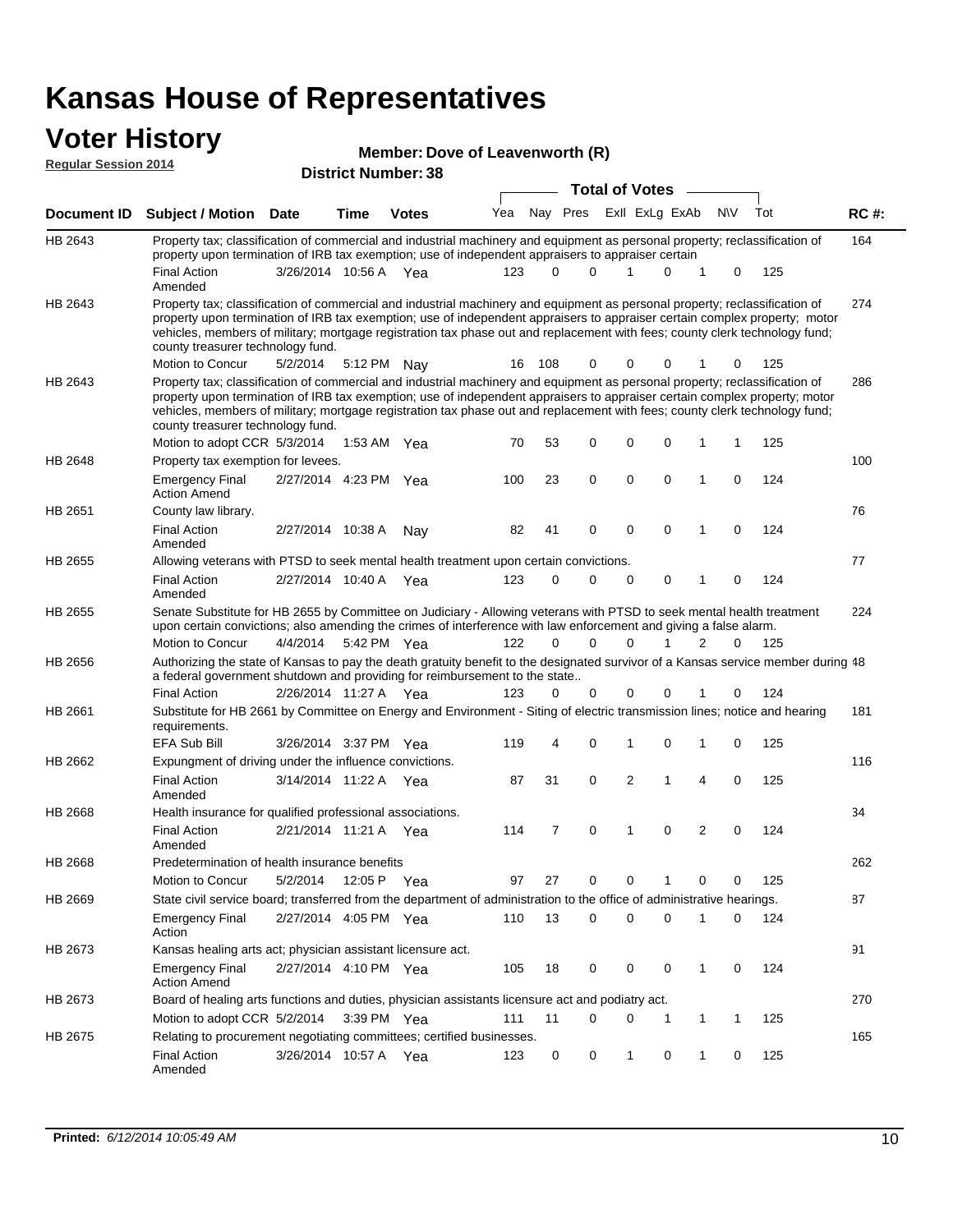#### **Voter History Regular Session 2014**

#### **Member: Dove of Leavenworth (R)**

| nuyurur Uuddivii Luim |                                                                                                                                                                                                                                                                     | <b>District Number: 38</b> |             |              |     |          |  |             |                         |             |                |              |     |             |
|-----------------------|---------------------------------------------------------------------------------------------------------------------------------------------------------------------------------------------------------------------------------------------------------------------|----------------------------|-------------|--------------|-----|----------|--|-------------|-------------------------|-------------|----------------|--------------|-----|-------------|
|                       |                                                                                                                                                                                                                                                                     |                            |             |              |     |          |  |             | <b>Total of Votes</b>   |             |                |              |     |             |
| <b>Document ID</b>    | <b>Subject / Motion Date</b>                                                                                                                                                                                                                                        |                            | <b>Time</b> | <b>Votes</b> | Yea |          |  |             | Nay Pres ExII ExLg ExAb |             |                | <b>NV</b>    | Tot | <b>RC#:</b> |
| HB 2681               | Substitute for HB2681 by Committee on Veterans, Military, and Homeland Security--Abolishing the Kansas commission on<br>veterans affairs; creating the Kansas commission on veterans affairs office within the executive branch of government.                      |                            |             |              |     |          |  |             |                         |             |                |              |     | 132         |
|                       | Final Action Sub Bill 3/20/2014 11:18 A Yea                                                                                                                                                                                                                         |                            |             |              | 123 | 0        |  | $\Omega$    | $\Omega$                | 1           | 1              | 0            | 125 |             |
| HB 2681               | Substitute for HB2681 by Committee on Veterans, Military, and Homeland Security - Abolishing the Kansas commission on<br>veterans affairs; creating the Kansas commission on veterans affairs office within the executive branch of government.<br>Motion to Concur | 4/4/2014                   |             | 11:41 A Yea  | 122 | $\Omega$ |  | $\Omega$    | 1                       | 1           | 1              | 0            | 125 | 219         |
| HB 2684               | Allocating moneys from driver's license fees to the judicial branch nonjudicial salary adjustment fund.                                                                                                                                                             |                            |             |              |     |          |  |             |                         |             |                |              |     | 78          |
|                       | <b>Final Action</b>                                                                                                                                                                                                                                                 | 2/27/2014 10:41 A          |             | Nav          | 93  | 30       |  | $\Omega$    | $\Omega$                | 0           | 1              | $\Omega$     | 124 |             |
| HB 2687               | Unclaimed property act and hearings.                                                                                                                                                                                                                                |                            |             |              |     |          |  |             |                         |             |                |              |     | 59          |
|                       | <b>Final Action</b>                                                                                                                                                                                                                                                 | 2/26/2014 11:44 A          |             | Yea          | 119 | 4        |  | $\mathbf 0$ | 0                       | 0           | 1              | 0            | 124 |             |
| HB 2687               | Unclaimed property act and hearings.                                                                                                                                                                                                                                |                            |             |              |     |          |  |             |                         |             |                |              |     | 251         |
|                       | Motion to Concur                                                                                                                                                                                                                                                    | 5/1/2014                   | 1:56 PM     | Yea          | 125 | 0        |  | $\mathbf 0$ | $\mathbf 0$             | 0           | 0              | 0            | 125 |             |
| HB 2689               | Amending which convictions are counted for driving while license canceled, suspended or revoked.                                                                                                                                                                    |                            |             |              |     |          |  |             |                         |             |                |              |     | 231         |
|                       | <b>Final Action</b><br>Amended                                                                                                                                                                                                                                      | 4/5/2014                   | 10:23 A     | Yea          | 121 | 0        |  | 0           | $\Omega$                | $\Omega$    | 4              | 0            | 125 |             |
| HB 2693               | Providing for testing by community colleges for commercial driver's licenses and allowing temporary commercial driver's<br>license holders the ability to drive class A commercial vehicles.                                                                        |                            |             |              |     |          |  |             |                         |             |                |              |     | 104         |
|                       | <b>Emergency Final</b><br><b>Action Amend</b>                                                                                                                                                                                                                       | 2/27/2014 4:28 PM Yea      |             |              | 123 | 0        |  | 0           | $\Omega$                | 0           | 1              | 0            | 124 |             |
| HB 2693               | Senate Substitute for HB 2693 by Committee on Transportation - Providing for testing by community colleges for commercial<br>driver's licenses; entities serving as driver's licenses examiners.                                                                    |                            |             |              |     |          |  |             |                         |             |                |              |     | 255         |
|                       | Motion to adopt CCR 5/1/2014                                                                                                                                                                                                                                        |                            |             | 4:42 PM Yea  | 125 | 0        |  | 0           | 0                       | 0           | 0              | 0            | 125 |             |
| HB 2715               | Farm machinery and equipment annual highway permits, commercial drivers' license.                                                                                                                                                                                   |                            |             |              |     |          |  |             |                         |             |                |              |     | 98          |
|                       | <b>Emergency Final</b><br><b>Action Amend</b>                                                                                                                                                                                                                       | 2/27/2014 4:21 PM Yea      |             |              | 123 | 0        |  | 0           | 0                       | 0           | 1              | 0            | 124 |             |
| HB 2717               | Registration of operators of assisted living, residential health care, home plus or adult day care facilities.                                                                                                                                                      |                            |             |              |     |          |  |             |                         |             |                |              |     | 175         |
|                       | <b>Emergency Final</b><br><b>Action Amend</b>                                                                                                                                                                                                                       | 3/26/2014 3:29 PM Yea      |             |              | 114 | 9        |  | 0           |                         | $\Omega$    | 1              | 0            | 125 |             |
| HB 2721               | Substitute for Substitute for HB 2721 by Committee on Commerce, Labor and Economic Development †Enacting the<br>business entity standard treatment act.                                                                                                             |                            |             |              |     |          |  |             |                         |             |                |              |     | 117         |
|                       | Final Action Sub Bill 3/14/2014 11:23 A Yea                                                                                                                                                                                                                         |                            |             |              | 118 | 0        |  | 0           | 2                       |             |                | 0            | 125 |             |
| HB 2721               | Substitute for Substitute for HB 2721 by Committee on Commerce, Labor and Economic Development - Enacting the business 273<br>entity standard treatment act.                                                                                                        |                            |             |              |     |          |  |             |                         |             |                |              |     |             |
|                       | Motion to Concur                                                                                                                                                                                                                                                    | 5/2/2014                   |             | 3:59 PM Yea  | 122 | 0        |  | 0           | $\mathbf 0$             | 1           | 1              | 1            | 125 |             |
| HB 2724               | Uniform commercial driver's license act; definition of tank vehicle.                                                                                                                                                                                                |                            |             |              |     |          |  |             |                         |             |                |              |     | 99          |
|                       | <b>Emergency Final</b><br>Action                                                                                                                                                                                                                                    | 2/27/2014 4:22 PM Yea      |             |              | 122 | 1        |  | 0           | 0                       | $\mathbf 0$ | 1              | 0            | 124 |             |
| HB 2727               | Expiration of license plates and placards for individuals with disability.                                                                                                                                                                                          |                            |             |              |     |          |  |             |                         |             |                |              |     | 88          |
|                       | <b>Emergency Final</b><br>Action                                                                                                                                                                                                                                    | 2/27/2014 4:06 PM Yea      |             |              | 123 | 0        |  | 0           | 0                       | 0           | 1              | 0            | 124 |             |
| HB 2728               | Permits for the operation of salvage vehicles no longer required to be prepared in triplicate.                                                                                                                                                                      |                            |             |              |     |          |  |             |                         |             |                |              |     | 89          |
|                       | <b>Emergency Final</b><br>Action                                                                                                                                                                                                                                    | 2/27/2014 4:07 PM Yea      |             |              | 122 | 1        |  | 0           | 0                       | 0           | $\mathbf{1}$   | 0            | 124 |             |
| HB 2728               | Permits for the operation of salvage vehicles no longer required to be prepared in triplicate.                                                                                                                                                                      |                            |             |              |     |          |  |             |                         |             |                |              |     | 192         |
|                       | Motion to Concur                                                                                                                                                                                                                                                    | 3/31/2014 11:43 A Yea      |             |              | 122 | 0        |  | 0           | 1                       | 0           | $\overline{2}$ | 0            | 125 |             |
| HB 2732               | Sales tax authority for Rooks county for constructing or remodeling a jail facility.                                                                                                                                                                                |                            |             |              |     |          |  |             |                         |             |                |              |     | 232         |
|                       | <b>Final Action</b>                                                                                                                                                                                                                                                 | 4/5/2014                   |             | 10:24 A Yea  | 121 | 0        |  | 0           | 0                       | 0           | 4              | 0            | 125 |             |
| HB 2744               | Insurance; coverage for autism spectrum disorder.                                                                                                                                                                                                                   |                            |             |              |     |          |  |             |                         |             |                |              |     | 137         |
|                       | <b>Final Action</b><br>Amended                                                                                                                                                                                                                                      | 3/21/2014 10:14 A Yea      |             |              | 114 | 3        |  | 0           | 0                       | 1           | 6              | $\mathbf{1}$ | 125 |             |
| HB 2745               | Tax lien on property voluntarily transferred.                                                                                                                                                                                                                       |                            |             |              |     |          |  |             |                         |             |                |              |     | 166         |
|                       | <b>Final Action</b>                                                                                                                                                                                                                                                 | 3/26/2014 10:58 A          |             | Yea          | 123 | 0        |  | 0           | $\mathbf{1}$            | 0           | 1              | 0            | 125 |             |

**Printed:**  $6/12/2014$  10:05:49 AM 11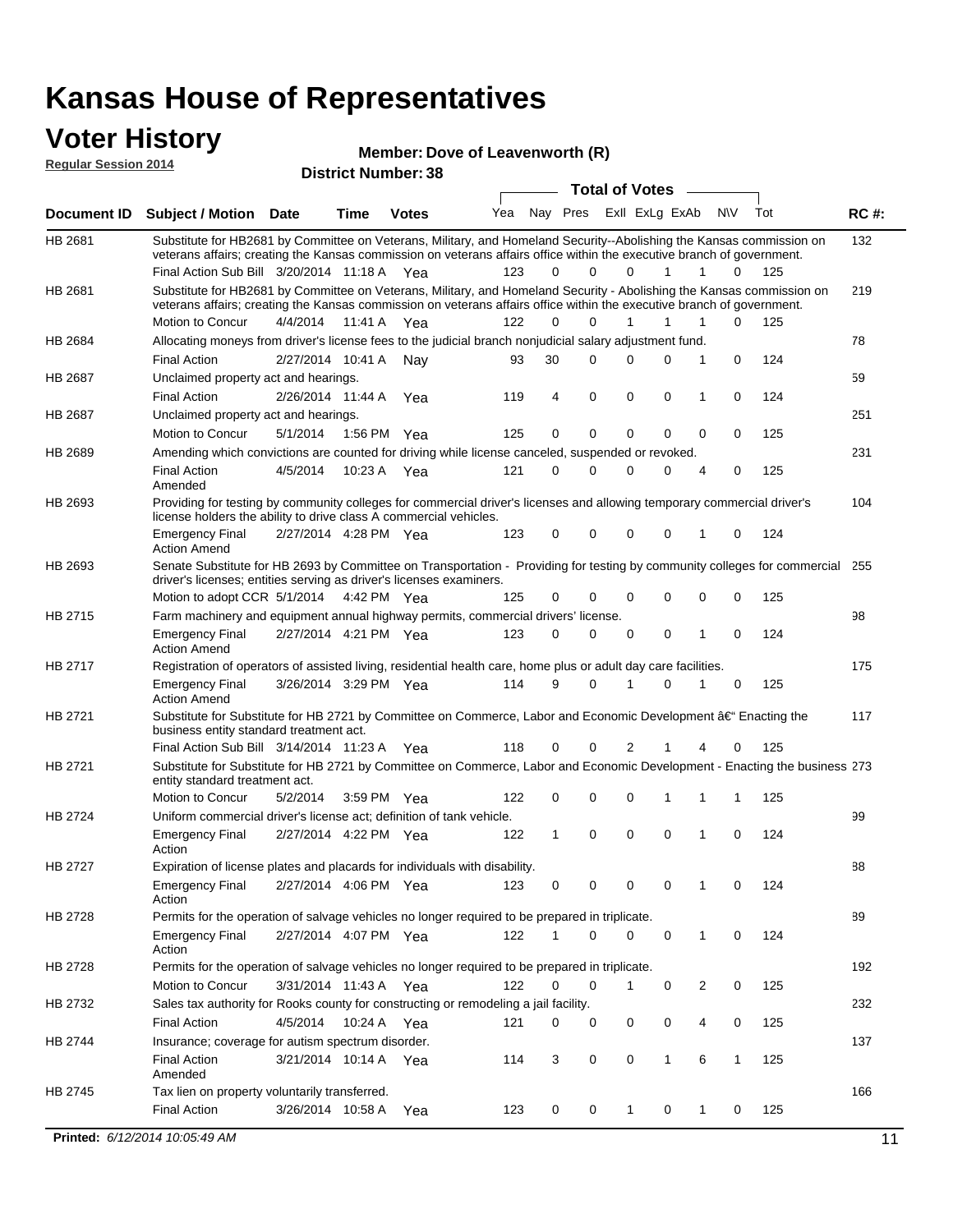### **Voter History**

**Regular Session 2014**

#### **Member: Dove of Leavenworth (R)**

|                 |                                                                                                                                                                                                                                                      |                       |             |              |     | <b>Total of Votes</b> |          |                |             |  |   |             |     |             |
|-----------------|------------------------------------------------------------------------------------------------------------------------------------------------------------------------------------------------------------------------------------------------------|-----------------------|-------------|--------------|-----|-----------------------|----------|----------------|-------------|--|---|-------------|-----|-------------|
| Document ID     | <b>Subject / Motion Date</b>                                                                                                                                                                                                                         |                       | Time        | <b>Votes</b> | Yea | Nay Pres              |          | Exll ExLg ExAb |             |  |   | <b>NV</b>   | Tot | <b>RC#:</b> |
| HB 2755         | Repealing the sunset on the Kansas taxpayer transparency act.                                                                                                                                                                                        |                       |             |              |     |                       |          |                |             |  |   |             |     | 140         |
|                 | <b>Final Action</b>                                                                                                                                                                                                                                  | 3/24/2014 10:13 A     |             | Yea          | 122 | 0                     | 0        | 0              | 0           |  | 3 | $\mathbf 0$ | 125 |             |
| HB 2767         | State child death review board.                                                                                                                                                                                                                      |                       |             |              |     |                       |          |                |             |  |   |             |     | 167         |
|                 | <b>Final Action</b><br>Amended                                                                                                                                                                                                                       | 3/26/2014 10:59 A     |             | Yea          | 123 | 0                     | 0        | 1              | 0           |  | 1 | 0           | 125 |             |
| <b>HCR 5029</b> | Urging the Kansas bureau of investigation to establish a blue alert system for the state of Kansas.                                                                                                                                                  |                       |             |              |     |                       |          |                |             |  |   |             |     | 95          |
|                 | <b>Emergency Final</b><br><b>Action Amend</b>                                                                                                                                                                                                        | 2/27/2014 4:15 PM Yea |             |              | 121 | 2                     | 0        | 0              | 0           |  | 1 | 0           | 124 |             |
| <b>HCR 5031</b> | Urging Congress to provide for the prompt payment of disability compensation to U.S. Veterans.                                                                                                                                                       |                       |             |              |     |                       |          |                |             |  |   |             |     | 125         |
|                 | <b>Final Action</b>                                                                                                                                                                                                                                  | 3/19/2014 11:21 A Yea |             |              | 122 | $\Omega$              | $\Omega$ | 0              | 1           |  | 2 | 0           | 125 |             |
| HR 6049         | Resolution encouraging the creation of a Kansas plan for comprehensive treatment of chronic obstruction pulmonary<br>disease.                                                                                                                        |                       |             |              |     |                       |          |                |             |  |   |             |     | 109         |
|                 | <b>Emergency Final</b><br><b>Action Amend</b>                                                                                                                                                                                                        | 3/6/2014              | 11:24 A     | Yea          | 120 | $\mathbf 0$           | 0        | 2              | 1           |  | 2 | $\mathbf 0$ | 125 |             |
| HR 6063         | Urging the President to extend the qualifications for the Women's Army Corps Service Medal.                                                                                                                                                          |                       |             |              |     |                       |          |                |             |  |   |             |     | 143         |
|                 | <b>Final Action</b>                                                                                                                                                                                                                                  | 3/25/2014 10:11 A Yea |             |              | 123 | 0                     | $\Omega$ | 1              | $\Omega$    |  | 1 | 0           | 125 |             |
| <b>SB 40</b>    | House Substitute for SB 40 by Committee on Corrections and Juvenile Justice $\hat{a}\in$ Secretary of corrections; including juvenile 123<br>offenders in the prison made goods act; authorizing use of correctional industries funds for payment of |                       |             |              |     |                       |          |                |             |  |   |             |     |             |
|                 | Final Action Sub Bill 3/17/2014 11:23 A Yea                                                                                                                                                                                                          |                       |             |              | 123 | 0                     | 0        | 0              | 0           |  | 2 | 0           | 125 |             |
| SB 54           | Medical assistance recovery program; rules and regulations.                                                                                                                                                                                          |                       |             |              |     |                       |          |                |             |  |   |             |     | 174         |
|                 | <b>Emergency Final</b><br><b>Action Amend</b>                                                                                                                                                                                                        | 3/26/2014 3:28 PM Yea |             |              | 95  | 28                    | 0        | 1              | 0           |  | 1 | $\mathbf 0$ | 125 |             |
| SB 54           | Amendments to statutes regulating abortions.                                                                                                                                                                                                         |                       |             |              |     |                       |          |                |             |  |   |             |     | 214         |
|                 | Motion to Adopt CCR 4/4/2014                                                                                                                                                                                                                         |                       | 9:59 AM Yea |              | 112 | 11                    | 0        |                | $\mathbf 0$ |  | 1 | $\mathbf 0$ | 125 |             |
| SB 63           | State use law; purchases by municipalities; committee sunset date and chairperson selection.<br>8:52 PM Yea                                                                                                                                          |                       |             |              |     |                       |          |                |             |  |   |             |     | 280         |
|                 | Motion to adopt CCR 5/2/2014                                                                                                                                                                                                                         |                       |             |              | 124 | $\mathbf 0$           | 0        | 0              | 0           |  | 1 | $\mathbf 0$ | 125 |             |
| SB 99           | Lobbyists defined.                                                                                                                                                                                                                                   |                       |             |              |     |                       |          |                |             |  |   |             |     | 184         |
|                 | <b>Emergency Final</b><br>Action                                                                                                                                                                                                                     | 3/26/2014 3:41 PM Yea |             |              | 117 | 6                     | 0        | 1              | 0           |  | 1 | $\mathbf 0$ | 125 |             |
| SB 147          | House Substitute for SB 147 by Committee on Agriculture and Natural Resources †Amending the powers and duties of the 133<br>Kansas department of agriculture division of conservation and the state conservation commission.                         |                       |             |              |     |                       |          |                |             |  |   |             |     |             |
|                 | Final Action Sub Bill 3/20/2014 11:19 A Yea<br>Amended                                                                                                                                                                                               |                       |             |              | 123 | $\Omega$              | $\Omega$ | 0              | 1           |  | 1 | 0           | 125 |             |
| <b>SB 218</b>   | House Substitute for SB 218 by Committee on Appropriations-Education; relating to the financing and instruction thereof;                                                                                                                             |                       |             |              |     |                       |          |                |             |  |   |             |     | 226         |
|                 | making and concerning appropriations for the fiscal years ending June 30, 2014, and June 30, 2015, for certain agencies.<br>Final Action Sub Bill 4/4/2014 6:17 PM Nay                                                                               |                       |             |              | 91  | 31                    | $\Omega$ | $\Omega$       | 1           |  | 2 | $\Omega$    | 125 |             |
|                 | Amended                                                                                                                                                                                                                                              |                       |             |              |     |                       |          |                |             |  |   |             |     |             |
| <b>SB 218</b>   | House Substitute for SB 218 by Committee on Appropriations-Education; relating to the financing and instruction thereof;                                                                                                                             |                       |             |              |     |                       |          |                |             |  |   |             |     | 237         |
|                 | making and concerning appropriations for the fiscal years ending June 30, 2014, and June 30, 2015, for certain agencies.                                                                                                                             |                       |             |              |     |                       |          |                |             |  |   |             |     |             |
|                 | Sub Motion to Adopt 4/6/2014 12:51 A Yea                                                                                                                                                                                                             |                       |             |              | 55  | 67                    | 0        | 0              | 0           |  | 3 | 0           | 125 |             |
| SB 231          | CCR.<br>House Substitute for SB 231 †Concerning valuation and appeals; renaming the state court of tax appeals; timing of<br>decisions.                                                                                                              |                       |             |              |     |                       |          |                |             |  |   |             |     | 134         |
|                 | Final Action Sub Bill 3/20/2014 11:21 A Yea                                                                                                                                                                                                          |                       |             |              | 123 | 0                     | 0        | 0              | 1           |  | 1 | 0           | 125 |             |
|                 | Amended                                                                                                                                                                                                                                              |                       |             |              |     |                       |          |                |             |  |   |             |     |             |
| SB 231          | House Substitute for SB 231 - Concerning valuation and appeals; renaming the state court of tax appeals; timing of<br>decisions                                                                                                                      |                       |             |              |     |                       |          |                |             |  |   |             |     | 281         |
|                 | Motion to Adopt CCR 5/2/2014 8:56 PM Yea                                                                                                                                                                                                             |                       |             |              | 124 | 0                     | 0        | 0              | 0           |  | 1 | 0           | 125 |             |
| SB 245          | House Substitute for SB 245 by Committee on Appropriations - Appropriations for FY 2014, FY 2015, and FY 2016 for the<br>department of corrections; capital improvement projects.                                                                    |                       |             |              |     |                       |          |                |             |  |   |             |     | 13          |
|                 | Final Action Sub Bill 2/13/2014 11:34 A Yea<br>Amended                                                                                                                                                                                               |                       |             |              | 79  | 41                    | 0        | 3              | 0           |  | 1 | 0           | 124 |             |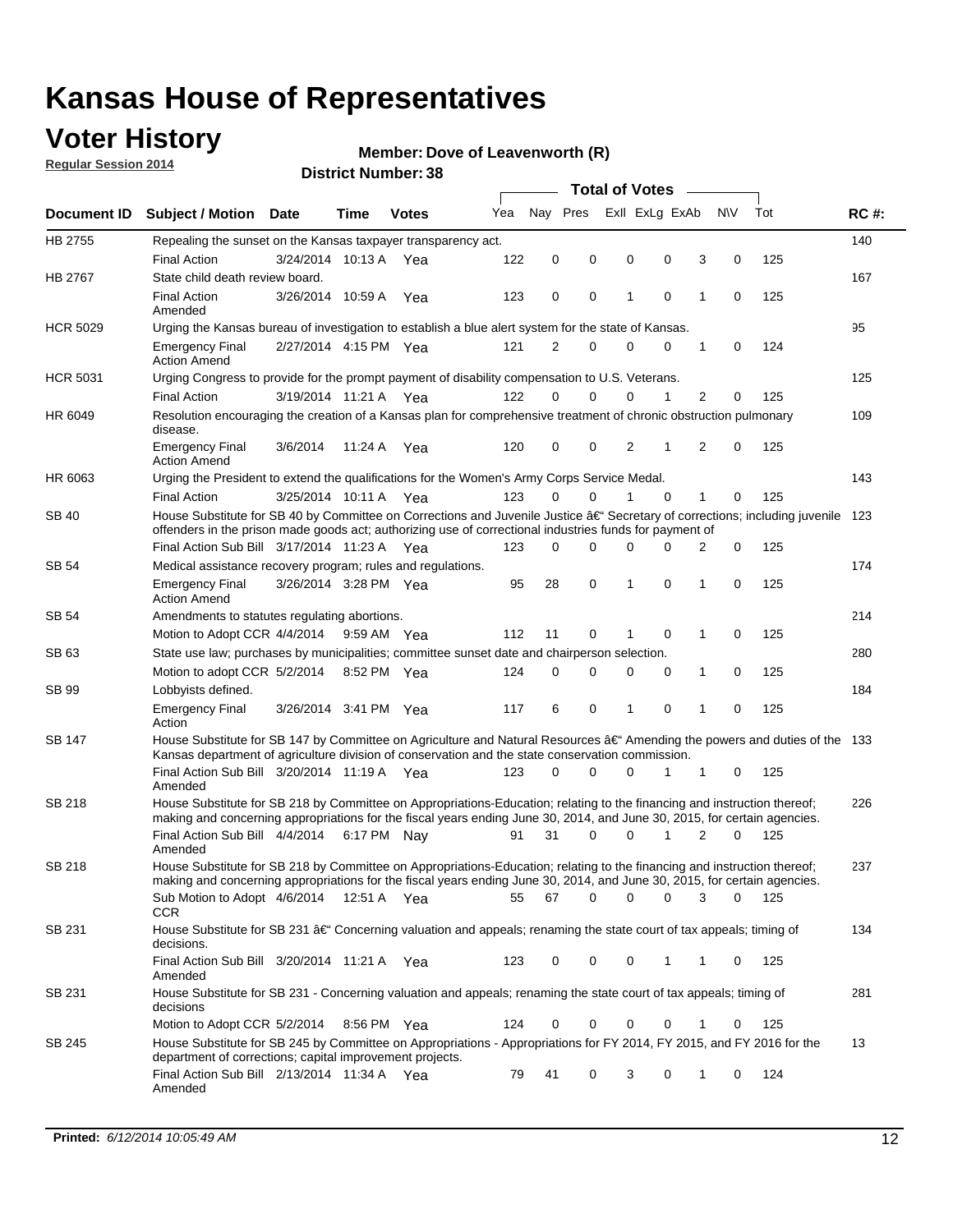### **Voter**

SB 245

SB 248

SB 254

SB 256

SB 256

SB 258

SB 258

SB 263

SB 263

Amended

schools on military reservations, funding.

| <b>Voter History</b><br>Member: Dove of Leavenworth (R)<br><b>Regular Session 2014</b><br><b>District Number: 38</b> |                                                                                                                                                                                                                                                                                                                                                                                                                                                                                                                                                                                                                                                                                                                                                                                                               |                       |             |              |                       |             |             |  |   |                |              |              |     |             |
|----------------------------------------------------------------------------------------------------------------------|---------------------------------------------------------------------------------------------------------------------------------------------------------------------------------------------------------------------------------------------------------------------------------------------------------------------------------------------------------------------------------------------------------------------------------------------------------------------------------------------------------------------------------------------------------------------------------------------------------------------------------------------------------------------------------------------------------------------------------------------------------------------------------------------------------------|-----------------------|-------------|--------------|-----------------------|-------------|-------------|--|---|----------------|--------------|--------------|-----|-------------|
|                                                                                                                      |                                                                                                                                                                                                                                                                                                                                                                                                                                                                                                                                                                                                                                                                                                                                                                                                               |                       |             |              | <b>Total of Votes</b> |             |             |  |   |                |              |              |     |             |
| <b>Document ID</b>                                                                                                   | <b>Subject / Motion</b>                                                                                                                                                                                                                                                                                                                                                                                                                                                                                                                                                                                                                                                                                                                                                                                       | <b>Date</b>           | <b>Time</b> | <b>Votes</b> | Yea                   |             | Nay Pres    |  |   | Exll ExLg ExAb |              | <b>NV</b>    | Tot | <b>RC#:</b> |
| SB 245                                                                                                               | House Substitute for SB 245 by Committee on Appropriations - Education funding; relating to mineral production; creating the<br>mineral production education fund, crediting 20% of remainder from oil and gas tax into such fund, moneys expended on<br>education; abolishing the oil and gas valuation depletion trust fund; allowing the counties to retain funds already in such<br>county's oil and gas valuation depletion trust fund; concerning school financing sources; proceeds from the tax levied by a<br>school district under authority of K.S.A. 2013 Supp. 72-6431, remitted to the state treasury to the credit of the state school<br>district finance fund not to the district's general fund; making and concerning appropriations for fiscal year 2017.<br>Motion to adopt CCR 5/1/2014 |                       | 5:06 PM Yea |              | 88                    | 37          | $\Omega$    |  | 0 | $\Omega$       | $\Omega$     | <sup>0</sup> | 125 | 258         |
| <b>SB 248</b>                                                                                                        | Victim notification prior to release of certain inmates.                                                                                                                                                                                                                                                                                                                                                                                                                                                                                                                                                                                                                                                                                                                                                      |                       |             |              |                       |             |             |  |   |                |              |              |     | 119         |
|                                                                                                                      | <b>Final Action</b>                                                                                                                                                                                                                                                                                                                                                                                                                                                                                                                                                                                                                                                                                                                                                                                           | 3/17/2014 11:18 A Yea |             |              | 122                   | $\Omega$    | $\mathbf 0$ |  | 0 | $\Omega$       | 2            | 1            | 125 |             |
| SB 254                                                                                                               | Medical assistance recovery program; rules and regulations.                                                                                                                                                                                                                                                                                                                                                                                                                                                                                                                                                                                                                                                                                                                                                   |                       |             |              |                       |             |             |  |   |                |              |              | 179 |             |
|                                                                                                                      | <b>Emergency Final</b><br>Action                                                                                                                                                                                                                                                                                                                                                                                                                                                                                                                                                                                                                                                                                                                                                                              | 3/26/2014 3:34 PM Yea |             |              | 123                   | $\mathbf 0$ | 0           |  | 1 | $\mathbf 0$    | $\mathbf{1}$ | 0            | 125 |             |
| SB 256                                                                                                               | Attorney general; costs in criminal appeals.                                                                                                                                                                                                                                                                                                                                                                                                                                                                                                                                                                                                                                                                                                                                                                  |                       |             |              |                       |             |             |  |   |                |              |              |     | 147         |
|                                                                                                                      | <b>Final Action</b><br>Amended                                                                                                                                                                                                                                                                                                                                                                                                                                                                                                                                                                                                                                                                                                                                                                                | 3/25/2014 10:16 A     |             | Yea          | 119                   | 4           | $\Omega$    |  |   | 0              |              | 0            | 125 |             |
| SB 256                                                                                                               | Amending the crime of mistreatment of a dependent adult; creating the crime of mistreatment of an elder person; amending<br>the crime of unlawful sexual relations; amending provisions relating to appearance bonds and surety regulation; amending<br>violations of the Kansas racketeer influenced and corrupt organization act; also concerning the attorney general, costs in<br>criminal appeals.                                                                                                                                                                                                                                                                                                                                                                                                       |                       |             |              |                       |             |             |  |   |                |              |              |     | 236         |
|                                                                                                                      | Motion to Adopt CCR 4/5/2014                                                                                                                                                                                                                                                                                                                                                                                                                                                                                                                                                                                                                                                                                                                                                                                  |                       | 6:52 PM Yea |              | 118                   | 4           | 0           |  | 0 | 0              | 3            | 0            | 125 |             |
| SB 258                                                                                                               | Amending the juvenile statute of limitations to match adult time limitations for sex crimes.                                                                                                                                                                                                                                                                                                                                                                                                                                                                                                                                                                                                                                                                                                                  |                       |             |              |                       |             |             |  |   |                |              |              |     | 135         |
|                                                                                                                      | <b>Final Action</b><br>Amended                                                                                                                                                                                                                                                                                                                                                                                                                                                                                                                                                                                                                                                                                                                                                                                | 3/20/2014 11:21 A Yea |             |              | 123                   | 0           | $\Omega$    |  | 0 | 1              | $\mathbf{1}$ | $\Omega$     | 125 |             |
| SB 258                                                                                                               | Relating to issuance of certificates of birth resulting in stillbirth.                                                                                                                                                                                                                                                                                                                                                                                                                                                                                                                                                                                                                                                                                                                                        |                       |             |              |                       |             |             |  |   |                |              |              |     | 259         |

5/1/2014 Motion to adopt CCR Yea 125 4:47 PM Yea 124 0 0 0 0 0 1 113 3/13/2014 Final Action Yea 125 11:23 A 121 0 1 0 20 1 SB 265 Amended Income definition for Homestead Refund eligibility. Definition of income for homestead refund and SAFESR eligibility; income tax credits for adoption expenses and expenses to 227 SB 265 make dwelling or facility accessible to persons with a disability; income tax deductions, self-employment taxes, expenses related to organ donations, net gain on the sale of certain livestock; withholding, non-resident pass-through entity income;

Motion to Adopt CCR 5/1/2014 5:12 PM Yea  $121$  4 0 0 0 0 0 0 125

Establishing the military funeral honors fund under the adjutant general's office.

3/25/2014 Final Action Yea 125 10:17 A 123 0 0 0 10 1

Veterans and military matters; military honors fund; death gratuity; disabled veterans preference, state jobs and contracts;

|                                             |  |                                                                                                           |                                                                   | 122         | 0                                                               | $\Omega$ |          |          | 2 | 0 | 125 |                                                                                                                                                                                                                                                                                                                                                                                             |
|---------------------------------------------|--|-----------------------------------------------------------------------------------------------------------|-------------------------------------------------------------------|-------------|-----------------------------------------------------------------|----------|----------|----------|---|---|-----|---------------------------------------------------------------------------------------------------------------------------------------------------------------------------------------------------------------------------------------------------------------------------------------------------------------------------------------------------------------------------------------------|
|                                             |  |                                                                                                           |                                                                   |             |                                                                 |          |          |          |   |   |     | 114                                                                                                                                                                                                                                                                                                                                                                                         |
| <b>Final Action</b><br>Amended              |  | 11:24 A                                                                                                   | Yea                                                               | 121         | 0                                                               | $\Omega$ |          |          | 2 | 0 | 125 |                                                                                                                                                                                                                                                                                                                                                                                             |
| organizations.                              |  |                                                                                                           |                                                                   |             |                                                                 |          |          |          |   |   |     | 266                                                                                                                                                                                                                                                                                                                                                                                         |
|                                             |  | 3:19 PM                                                                                                   | Yea                                                               | 122         |                                                                 | $\Omega$ | $\Omega$ |          |   | 0 | 125 |                                                                                                                                                                                                                                                                                                                                                                                             |
|                                             |  |                                                                                                           |                                                                   |             |                                                                 |          |          |          |   |   |     | 144                                                                                                                                                                                                                                                                                                                                                                                         |
| <b>Final Action</b>                         |  | 10:12 A                                                                                                   | Yea                                                               | 123         | $\Omega$                                                        | $\Omega$ |          | $\Omega$ |   | 0 | 125 |                                                                                                                                                                                                                                                                                                                                                                                             |
| Insurance: Risk-based capital requirements. |  |                                                                                                           |                                                                   |             |                                                                 |          |          |          |   |   |     | 145                                                                                                                                                                                                                                                                                                                                                                                         |
| <b>Final Action</b>                         |  | 10:13 A                                                                                                   | Yea                                                               | 123         | 0                                                               | $\Omega$ |          | $\Omega$ |   | 0 | 125 |                                                                                                                                                                                                                                                                                                                                                                                             |
|                                             |  | Motion to Adopt CCR 4/4/2014<br>Motion to Adopt CCR 5/2/2014<br>signatures on deposit forms.<br>3/25/2014 | Mineral severance tax return file date.<br>3/13/2014<br>3/25/2014 | 6:29 PM Yea | Kansas taxpayer transparency act, sunset; sales tax exemptions. |          |          |          |   |   |     | Severance tax return and payment dates; sales tax authority for Rooks county; property tax exemptions for certain donations<br>of land to the state and for amateur-built aircraft; sales tax exemptions for surface mining equipment and certain charitable<br>Insurance; excluding real estate from acceptable security deposits with the commissioner and requiring original handwritten |

148

256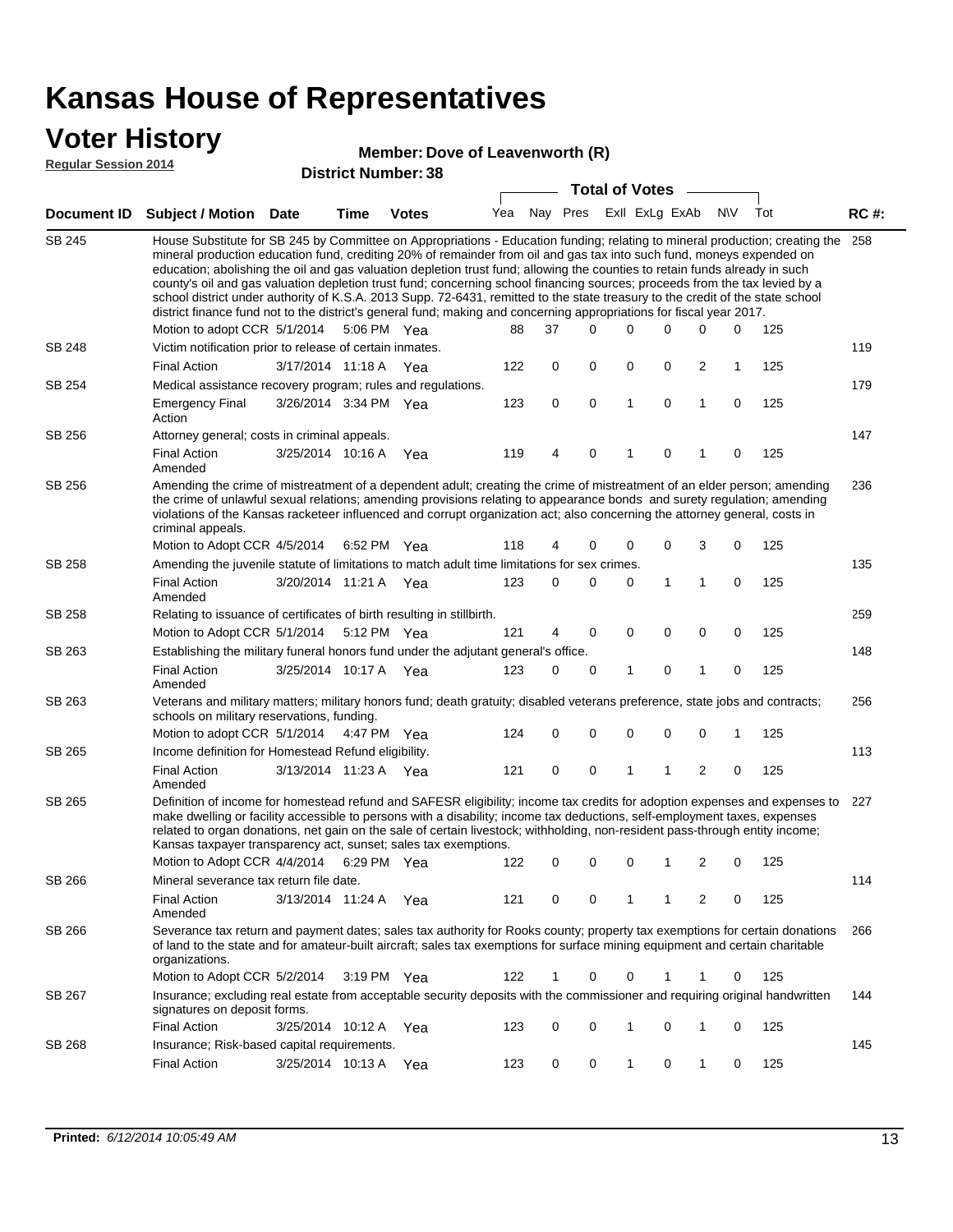### **Voter History**

**Regular Session 2014**

#### **Member: Dove of Leavenworth (R)**

|               | <b>Total of Votes</b>                                                                                                                                                              |                       |      |              |     |                |          |                |              |   |             |     |             |  |
|---------------|------------------------------------------------------------------------------------------------------------------------------------------------------------------------------------|-----------------------|------|--------------|-----|----------------|----------|----------------|--------------|---|-------------|-----|-------------|--|
| Document ID   | <b>Subject / Motion</b>                                                                                                                                                            | <b>Date</b>           | Time | <b>Votes</b> | Yea | Nay Pres       |          | Exll ExLg ExAb |              |   | N\V         | Tot | <b>RC#:</b> |  |
| SB 271        | Amending the Kansas medicaid fraud control act.                                                                                                                                    |                       |      |              |     |                |          |                |              |   |             |     | 176         |  |
|               | <b>Emergency Final</b><br><b>Action Amend</b>                                                                                                                                      | 3/26/2014 3:30 PM Yea |      |              | 123 | 0              | 0        | 1              | 0            | 1 | $\mathbf 0$ | 125 |             |  |
| SB 271        | Amending the Kansas medicaid fraud control act.                                                                                                                                    |                       |      |              |     |                |          |                |              |   |             |     | 228         |  |
|               | Motion to Adopt CCR 4/4/2014 6:33 PM Yea                                                                                                                                           |                       |      |              | 122 | 0              | 0        | $\mathbf 0$    | 1            | 2 | 0           | 125 |             |  |
| SB 272        | Eliminating the 3% limit on controlled shooting area acreage in a county.                                                                                                          |                       |      |              |     |                |          |                |              |   |             |     | 149         |  |
|               | <b>Final Action</b>                                                                                                                                                                | 3/25/2014 10:19 A Yea |      |              | 123 | 0              | 0        | 1              | 0            | 1 | $\mathbf 0$ | 125 |             |  |
| <b>SB 273</b> | House Substitute for SB 273 by Committee on Transportation †Commercial vehicles; regulation and registration thereof.                                                              |                       |      |              |     |                |          |                |              |   |             |     | 168         |  |
|               | Final Action Sub Bill 3/26/2014 11:00 A Yea<br>Amended                                                                                                                             |                       |      |              | 122 | 1              | 0        | 1              | 0            | 1 | 0           | 125 |             |  |
| SB 273        | Regulation of commercial motor vehicles; exemption from rules and regulations of the Kansas corporation commission.                                                                |                       |      |              |     |                |          |                |              |   |             |     | 265         |  |
|               | Motion to Adopt CCR 5/2/2014 3:10 PM Yea                                                                                                                                           |                       |      |              | 101 | 22             | 0        | 0              | 1            | 1 | 0           | 125 |             |  |
| SB 274        | Political action committees, legislative leadership.                                                                                                                               |                       |      |              |     |                |          |                |              |   |             |     | 169         |  |
|               | <b>Final Action</b><br>Amended                                                                                                                                                     | 3/26/2014 11:01 A Yea |      |              | 108 | 15             | 0        | 1              | 0            | 1 | 0           | 125 |             |  |
| <b>SB 278</b> | Establishing the state board of veterinary examiners within the animal health division of the Kansas department of agriculture<br>for a two-year period.                           |                       |      |              |     |                |          |                |              |   |             |     | 127         |  |
|               | <b>Final Action</b>                                                                                                                                                                | 3/19/2014 11:24 A     |      | Yea          | 122 | 0              | 0        | 0              | $\mathbf{1}$ | 2 | $\mathbf 0$ | 125 |             |  |
| SB 284        | Amending the Kansas 911 act.                                                                                                                                                       |                       |      |              |     |                |          |                |              |   |             |     | 124         |  |
|               | <b>Final Action</b>                                                                                                                                                                | 3/17/2014 11:24 A     |      | Yea          | 121 | $\overline{2}$ | 0        | 0              | 0            | 2 | 0           | 125 |             |  |
| SB 285        | Optometrists; prohibition against limiting payment for covered services to insurance plan amounts.                                                                                 |                       |      |              |     |                |          |                |              |   |             |     | 150         |  |
|               | <b>Final Action</b><br>Amended                                                                                                                                                     | 3/25/2014 10:20 A     |      | Yea          | 123 | 0              | 0        | 1              | 0            | 1 | 0           | 125 |             |  |
| SB 286        | Extending sunset date on certain agriculture fees from July 1, 2015, to July 1, 2019.                                                                                              |                       |      |              |     |                |          |                |              |   |             |     | 151         |  |
|               | <b>Final Action</b><br>Amended                                                                                                                                                     | 3/25/2014 10:23 A Yea |      |              | 76  | 47             | 0        | 1              | 0            | 1 | 0           | 125 | 264         |  |
| SB 286        | Agriculture; extending sunset date on certain agriculture fees from July 1, 2015, to July 1, 2018; national day of the cowboy;<br>establishing the local food and farm task force. |                       |      |              |     |                |          |                |              |   |             |     |             |  |
|               | Motion to adopt CCR 5/2/2014 3:04 PM Yea                                                                                                                                           |                       |      |              | 102 | 21             | 0        | $\mathbf 0$    | 1            | 1 | 0           | 125 |             |  |
| SB 306        | Modernizing certain insurance laws to allow use of additional investments.                                                                                                         |                       |      |              |     |                |          |                |              |   |             |     | 173         |  |
|               | <b>Emergency Final</b>                                                                                                                                                             | 3/26/2014 3:26 PM Yea |      |              | 123 | 0              | 0        | 1              | $\mathbf 0$  | 1 | 0           | 125 |             |  |
|               | Action                                                                                                                                                                             |                       |      |              |     |                |          |                |              |   |             |     |             |  |
| <b>SB 308</b> | Updating the Kansas no-call act.                                                                                                                                                   |                       |      |              |     |                |          |                |              |   |             |     | 138         |  |
|               | <b>Final Action</b>                                                                                                                                                                | 3/21/2014 10:15 A     |      | Yea          | 117 | 0              | 0        | 0              | $\mathbf{1}$ | 6 | 1           | 125 |             |  |
| SB 309        | Health insurance coverage for qualified professional associations.                                                                                                                 |                       |      |              |     |                |          |                |              |   |             |     | 182         |  |
|               | <b>Emergency Final</b><br>Action                                                                                                                                                   | 3/26/2014 3:38 PM Yea |      |              | 122 | 1              | 0        | 1              | 0            | 1 | $\mathbf 0$ | 125 |             |  |
| SB 310        | Grand juries; crimes to consider; amendment of indictment.                                                                                                                         |                       |      |              |     |                |          |                |              |   |             |     | 180         |  |
|               | <b>Emergency Final</b><br>Action                                                                                                                                                   | 3/26/2014 3:35 PM Yea |      |              | 122 |                | 0        | 1              | 0            | 1 | 0           | 125 |             |  |
| SB 311        | Increasing the noneconomic damages cap and changing rules related to expert evidence.                                                                                              |                       |      |              |     |                |          |                |              |   |             |     | 142         |  |
|               | <b>Final Action</b><br>Amended                                                                                                                                                     | 3/24/2014 10:17 A Yea |      |              | 119 | 3              | $\Omega$ | 0              | 0            | 3 | 0           | 125 |             |  |
| SB 311        | Increasing the noneconomic damages cap, changing rules related to expert evidence and repealing statutes pertaining to<br>collateral source benefits.                              |                       |      |              |     |                |          |                |              |   |             |     | 203         |  |
|               | Motion to adopt CCR 4/3/2014 6:15 PM Yea                                                                                                                                           |                       |      |              | 120 | 4              | 0        | 0              | 0            | 1 | 0           | 125 |             |  |
| SB 321        | Return of premiums separate from notice of denial of coverage.                                                                                                                     |                       |      |              |     |                |          |                |              |   |             |     | 146         |  |
|               | <b>Final Action</b>                                                                                                                                                                | 3/25/2014 10:15 A Yea |      |              | 123 | 0              | 0        | 1              | 0            | 1 | 0           | 125 |             |  |
| SB 329        | Clarifying court orders relating to parents in juvenile offender cases.<br><b>Final Action</b><br>Amended                                                                          | 3/20/2014 11:23 A Yea |      |              | 123 | 0              | 0        | 0              | $\mathbf{1}$ | 1 | 0           | 125 | 136         |  |
|               |                                                                                                                                                                                    |                       |      |              |     |                |          |                |              |   |             |     |             |  |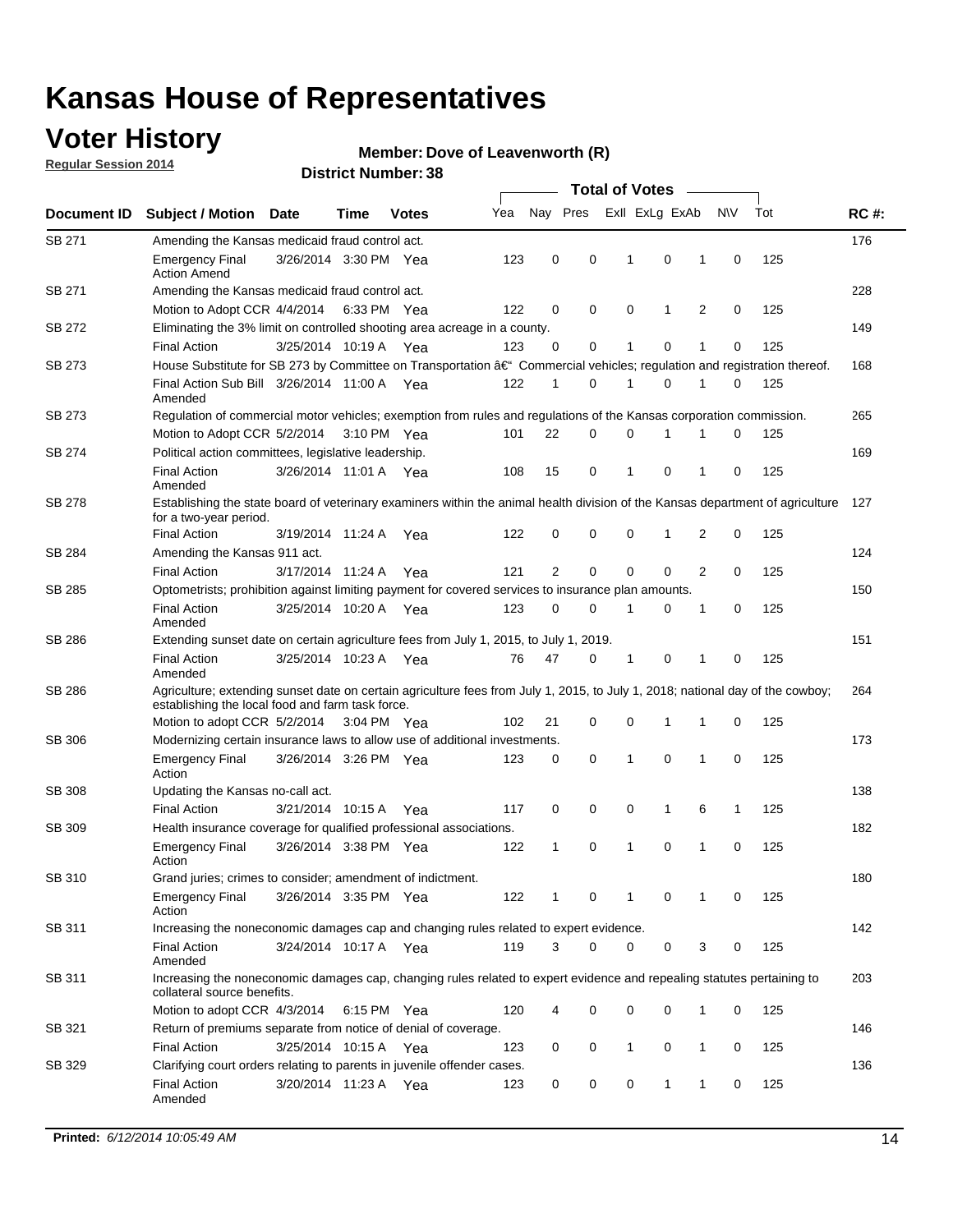### **Voter History**

**Regular Session 2014**

#### **Member: Dove of Leavenworth (R)**

|                 |                                                                                                                                                                    |                       |             |              |     |              |          | <b>Total of Votes</b> |                |                     |     |             |
|-----------------|--------------------------------------------------------------------------------------------------------------------------------------------------------------------|-----------------------|-------------|--------------|-----|--------------|----------|-----------------------|----------------|---------------------|-----|-------------|
| Document ID     | Subject / Motion Date                                                                                                                                              |                       | <b>Time</b> | <b>Votes</b> | Yea |              | Nay Pres |                       | Exll ExLg ExAb | <b>NV</b>           | Tot | <b>RC#:</b> |
| SB 329          | Clarifying court orders relating to parents in juvenile offender cases and changing the statute of limitations on certain juvenile<br>offenses.                    |                       |             |              |     |              |          |                       |                |                     |     | 242         |
|                 | Motion to adopt CCR 4/30/2014 3:23 PM Yea                                                                                                                          |                       |             |              | 122 | $\mathbf 1$  | 0        | 1                     | -1             | 0<br>0              | 125 |             |
| SB 344          | Special permits, oversized loads, transportation of hay or feed stuffs.                                                                                            |                       |             |              |     |              |          |                       |                |                     |     | 152         |
|                 | <b>Final Action</b><br>Amended                                                                                                                                     | 3/25/2014 10:24 A     |             | Yea          | 122 | $\mathbf{1}$ | 0        | 1                     | 0              | 1<br>0              | 125 |             |
| SB 349          | Boiler safety act; deputy inspectors.                                                                                                                              |                       |             |              |     |              |          |                       |                |                     |     | 128         |
|                 | <b>Final Action</b><br>Amended                                                                                                                                     | 3/19/2014 11:25 A     |             | Yea          | 119 | 3            | 0        | 0                     | 1              | $\overline{2}$<br>0 | 125 |             |
| SB 349          | Board of technical professions; recodification of professions and scope of practice, other; boiler safety act, deputy<br>inspectors.                               |                       |             |              |     |              |          |                       |                |                     |     | 215         |
|                 | Motion to Adopt CCR 4/4/2014                                                                                                                                       |                       | 10:02 A     | Yea          | 112 | 11           | 0        | 1                     | 0              | 0<br>1              | 125 |             |
| SB 351          | Vehicle identification numbers; penalties; damages.                                                                                                                |                       |             |              |     |              |          |                       |                |                     |     | 153         |
|                 | <b>Final Action</b>                                                                                                                                                | 3/25/2014 10:25 A     |             | Yea          | 123 | 0            | 0        | 1                     | 0              | 0<br>1              | 125 |             |
| <b>SB 357</b>   | Increasing the number of allowable hunter education deferrals.                                                                                                     |                       |             |              |     |              |          |                       |                |                     |     | 154         |
|                 | <b>Final Action</b><br>Amended                                                                                                                                     | 3/25/2014 10:26 A     |             | Yea          | 97  | 26           | 0        | 1                     | 0              | 0<br>1              | 125 |             |
| <b>SB 357</b>   | Authorizing land purchases by the state; amending process state uses to address seized wildlife; increasing the number of<br>allowable hunter education deferrals. |                       |             |              |     |              |          |                       |                |                     |     | 275         |
|                 | Motion to Adopt CCR 5/2/2014                                                                                                                                       |                       | 7:53 PM Yea |              | 113 | 11           | 0        | 0                     | $\mathbf 0$    | 0<br>1              | 125 |             |
| SB 359          | Relating to asbestos-related liability.                                                                                                                            |                       |             |              |     |              |          |                       |                |                     |     | 177         |
|                 | <b>Emergency Final</b><br>Action                                                                                                                                   | 3/26/2014 3:32 PM Yea |             |              | 94  | 29           | 0        | 1                     | $\mathbf 0$    | $\mathbf{1}$<br>0   | 125 |             |
| SB 367          | Creating the student data privacy act.                                                                                                                             |                       |             |              |     |              |          |                       |                |                     |     | 186         |
|                 | <b>Emergency Final</b><br><b>Action Amend</b>                                                                                                                      | 3/26/2014 3:43 PM Yea |             |              | 119 | 4            | 0        | 1                     | 0              | 0<br>1              | 125 |             |
| SB 367          | Creating the student data privacy act.                                                                                                                             |                       |             |              |     |              |          |                       |                |                     |     | 245         |
|                 | Motion to adopt CCR 4/30/2014 3:41 PM Yea                                                                                                                          |                       |             |              | 123 | 0            | $\Omega$ |                       | 1              | 0<br>0              | 125 |             |
| SB 371          | Amending employment security law regarding disposition of penalty funds and disclosure of confidential information.                                                |                       |             |              |     |              |          |                       |                |                     |     | 129         |
|                 | <b>Final Action</b>                                                                                                                                                | 3/19/2014 11:27 A     |             | Yea          | 90  | 32           | 0        | $\mathbf 0$           | 1              | 2<br>0              | 125 |             |
| SB 372          | Amending the shared work unemployment compensation program; layoff aversion.                                                                                       |                       |             |              |     |              |          |                       |                |                     |     | 155         |
|                 | <b>Final Action</b>                                                                                                                                                | 3/25/2014 10:28 A     |             | Yea          | 123 | 0            | 0        | $\mathbf{1}$          | 0              | 1<br>0              | 125 |             |
| SB 402          | Amending statutes related to the Kansas criminal justice information system committee.                                                                             |                       |             |              |     |              |          |                       |                |                     |     | 178         |
|                 | <b>Emergency Final</b><br>Action                                                                                                                                   | 3/26/2014 3:33 PM Yea |             |              | 123 | 0            | 0        | 1                     | 0              | 1<br>0              | 125 |             |
| SB 423          | Authorizing Department of Administration to sell Landon and Eisenhower state office buildings.                                                                     |                       |             |              |     |              |          |                       |                |                     |     | 233         |
|                 | <b>Final Action</b><br>Amended                                                                                                                                     | 4/5/2014              | 10:28 A Yea |              | 66  | 55           | 0        | 0                     | 0              | 0<br>4              | 125 |             |
| SB 424          | Amending the statutory requirements for a valid hospital lien.                                                                                                     |                       |             |              |     |              |          |                       |                |                     |     | 183         |
|                 | <b>Emergency Final</b><br>Action                                                                                                                                   | 3/26/2014 3:39 PM Yea |             |              | 115 | 8            | 0        | 1                     | 0              | 0<br>1              | 125 |             |
| <b>SCR 1618</b> | Substitute for SCR 1618 by Committee on Federal and State Affairs -- State constitutional amendment authorizing raffles.                                           |                       |             |              |     |              |          |                       |                |                     |     | 170         |
|                 | Final Action Sub Bill 3/26/2014 11:06 A                                                                                                                            |                       |             | Nav          | 102 | 19           | 2        | 1                     | 0              | 1<br>0              | 125 |             |
| <b>SCR 1620</b> | Port authority; creation in Stafford, Kansas.                                                                                                                      |                       |             |              |     |              |          |                       |                |                     |     | 234         |
|                 | <b>Final Action</b>                                                                                                                                                | 4/5/2014              | 10:29 A Yea |              | 121 | 0            | 0        | 0                     | 0              | 4<br>0              | 125 |             |